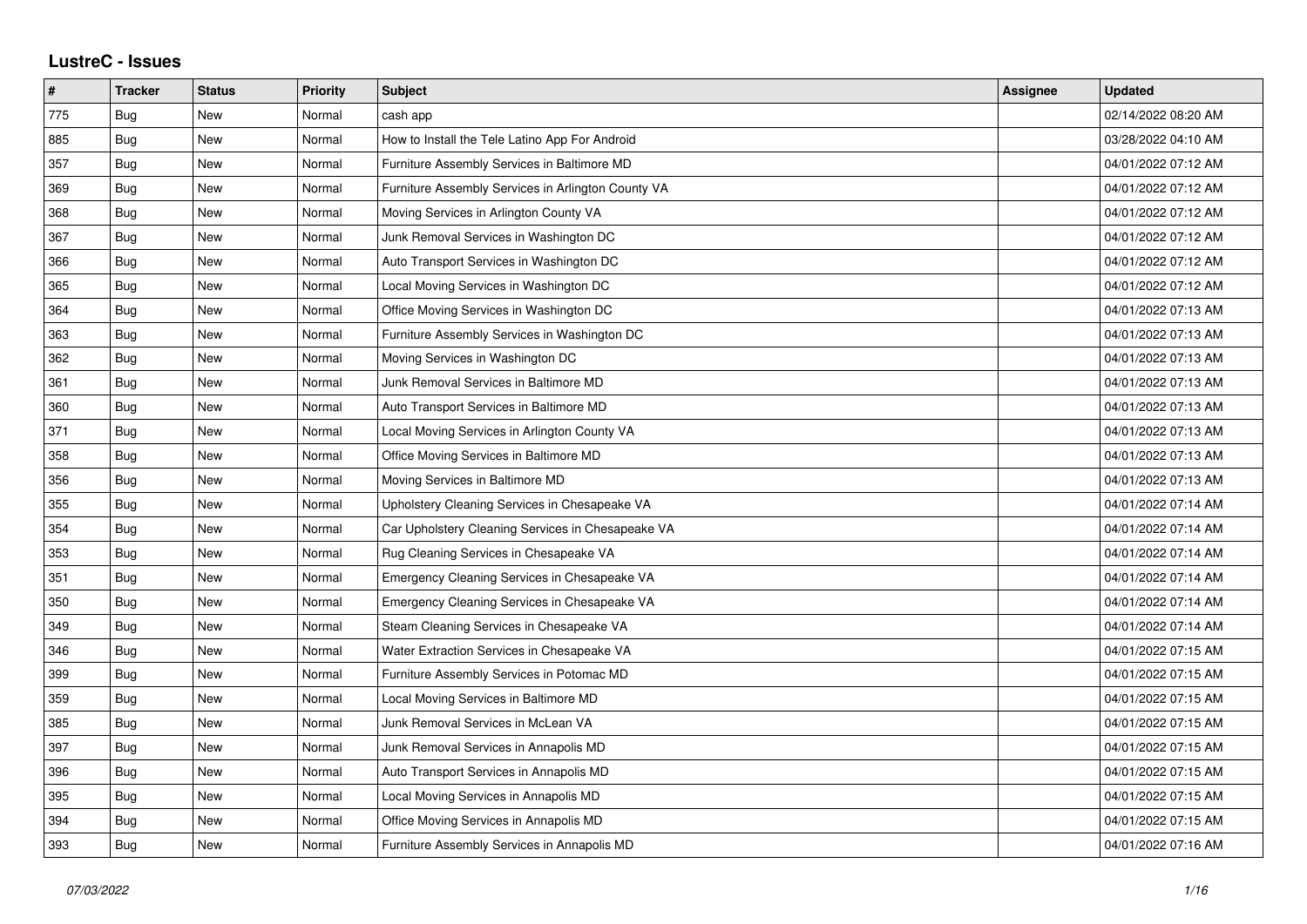| $\pmb{\#}$ | <b>Tracker</b> | <b>Status</b> | <b>Priority</b> | <b>Subject</b>                                     | <b>Assignee</b> | <b>Updated</b>      |
|------------|----------------|---------------|-----------------|----------------------------------------------------|-----------------|---------------------|
| 392        | Bug            | New           | Normal          | Moving Services in Annapolis MD                    |                 | 04/01/2022 07:16 AM |
| 391        | Bug            | <b>New</b>    | Normal          | Junk Removal Services in Sterling VA               |                 | 04/01/2022 07:16 AM |
| 390        | Bug            | New           | Normal          | Auto Transport Services in Sterling VA             |                 | 04/01/2022 07:16 AM |
| 389        | Bug            | <b>New</b>    | Normal          | Local Moving Services in Sterling VA               |                 | 04/01/2022 07:16 AM |
| 388        | Bug            | <b>New</b>    | Normal          | Office Moving Services in Sterling VA              |                 | 04/01/2022 07:16 AM |
| 370        | Bug            | New           | Normal          | Office Moving Services in Arlington County VA      |                 | 04/01/2022 07:16 AM |
| 386        | Bug            | New           | Normal          | Moving Services in Sterling VA                     |                 | 04/01/2022 07:16 AM |
| 343        | Bug            | New           | Normal          | Mattress Cleaning Services in Chesapeake VA        |                 | 04/01/2022 07:16 AM |
| 384        | Bug            | New           | Normal          | Auto Transport Services in McLean VA               |                 | 04/01/2022 07:17 AM |
| 383        | Bug            | <b>New</b>    | Normal          | Local Moving Services in McLean VA                 |                 | 04/01/2022 07:17 AM |
| 382        | Bug            | New           | Normal          | Office Moving Services in McLean VA                |                 | 04/01/2022 07:17 AM |
| 381        | Bug            | New           | Normal          | Furniture Assembly Services in McLean VA           |                 | 04/01/2022 07:17 AM |
| 379        | Bug            | <b>New</b>    | Normal          | Junk Removal Services in Fairfax VA                |                 | 04/01/2022 07:17 AM |
| 378        | <b>Bug</b>     | New           | Normal          | Auto Transport Services in Fairfax VA              |                 | 04/01/2022 07:17 AM |
| 377        | <b>Bug</b>     | New           | Normal          | Local Moving Services in Fairfax VA                |                 | 04/01/2022 07:17 AM |
| 376        | Bug            | New           | Normal          | Office Moving Services in Fairfax VA               |                 | 04/01/2022 07:17 AM |
| 375        | Bug            | New           | Normal          | Furniture Assembly Services in Fairfax VA          |                 | 04/01/2022 07:18 AM |
| 374        | Bug            | New           | Normal          | Moving Services in Fairfax VA                      |                 | 04/01/2022 07:18 AM |
| 373        | Bug            | New           | Normal          | Junk Removal Services in Arlington County VA       |                 | 04/01/2022 07:18 AM |
| 387        | Bug            | New           | Normal          | Furniture Assembly Services in Sterling VA         |                 | 04/01/2022 07:18 AM |
| 301        | Bug            | New           | Normal          | Vehicle Electronics Services in Norcross GA        |                 | 04/01/2022 07:18 AM |
| 311        | Bug            | New           | Normal          | Odor Removal Services in Virginia Beach VA         |                 | 04/01/2022 07:19 AM |
| 309        | Bug            | <b>New</b>    | Normal          | Stain Removal Services in Virginia Beach VA        |                 | 04/01/2022 07:19 AM |
| 308        | <b>Bug</b>     | New           | Normal          | Carpet Repairing Services in Virginia Beach VA     |                 | 04/01/2022 07:19 AM |
| 307        | Bug            | New           | Normal          | Carpet Cleaning Services in Virginia Beach VA      |                 | 04/01/2022 07:19 AM |
| 306        | Bug            | New           | Normal          | Window Tinting Services in Norcross GA             |                 | 04/01/2022 07:19 AM |
| 305        | <b>Bug</b>     | <b>New</b>    | Normal          | Headliner Repair Services in Norcross GA           |                 | 04/01/2022 07:19 AM |
| 304        | <b>Bug</b>     | New           | Normal          | Keyless Entry Services in Norcross GA              |                 | 04/01/2022 07:19 AM |
| 299        | Bug            | New           | Normal          | Brake Caliper Painting Services in Norcross GA     |                 | 04/01/2022 07:20 AM |
| 298        | Bug            | New           | Normal          | Car Stereo Installation Services in Norcross GA    |                 | 04/01/2022 07:20 AM |
| 297        | Bug            | New           | Normal          | Auto Lighting Installation Services in Norcross GA |                 | 04/01/2022 07:21 AM |
| 296        | Bug            | New           | Normal          | Window Tinting Services in Jonesboro GA            |                 | 04/01/2022 07:21 AM |
| 295        | Bug            | New           | Normal          | Headliner Repair Services in Jonesboro GA          |                 | 04/01/2022 07:21 AM |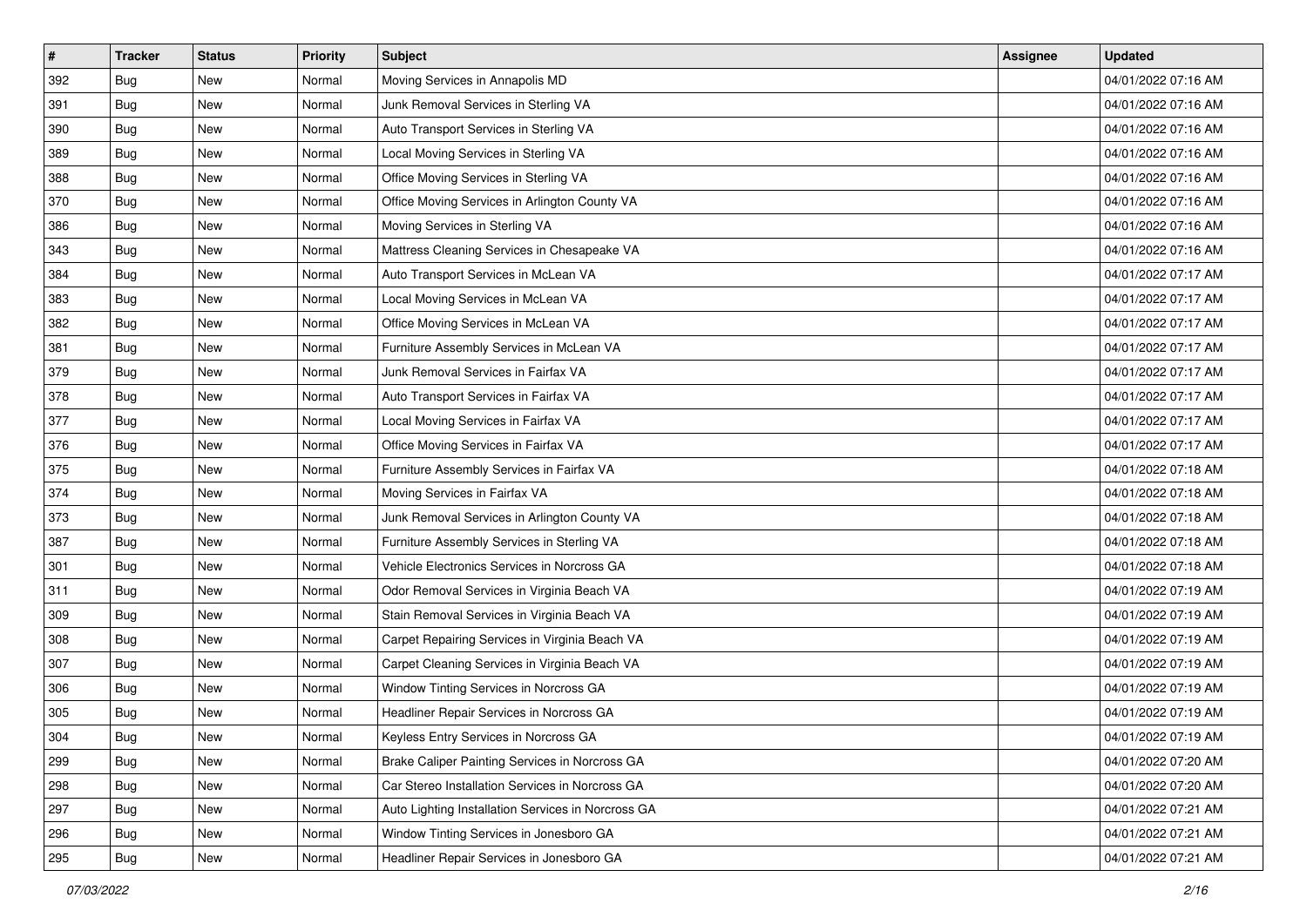| $\pmb{\#}$ | Tracker    | <b>Status</b> | <b>Priority</b> | <b>Subject</b>                                        | <b>Assignee</b> | <b>Updated</b>      |
|------------|------------|---------------|-----------------|-------------------------------------------------------|-----------------|---------------------|
| 303        | Bug        | New           | Normal          | Car Wrapping Services in Norcross GA                  |                 | 04/01/2022 07:22 AM |
| 329        | Bug        | <b>New</b>    | Normal          | Odor Removal Services in Norfolk VA                   |                 | 04/01/2022 07:22 AM |
| 342        | Bug        | New           | Normal          | Stain Removal Services in Chesapeake VA               |                 | 04/01/2022 07:22 AM |
| 341        | Bug        | <b>New</b>    | Normal          | Carpet Repairing Services in Chesapeake VA            |                 | 04/01/2022 07:23 AM |
| 340        | Bug        | <b>New</b>    | Normal          | Carpet Cleaning Services in Chesapeake VA             |                 | 04/01/2022 07:23 AM |
| 338        | <b>Bug</b> | New           | Normal          | Car Upholstery Cleaning Services in Norfolk VA        |                 | 04/01/2022 07:23 AM |
| 337        | Bug        | <b>New</b>    | Normal          | Rug Cleaning Services in Norfolk VA                   |                 | 04/01/2022 07:23 AM |
| 335        | Bug        | New           | Normal          | Emergency Cleaning Services in Norfolk VA             |                 | 04/01/2022 07:24 AM |
| 334        | Bug        | <b>New</b>    | Normal          | Steam Cleaning Services in Norfolk VA                 |                 | 04/01/2022 07:25 AM |
| 332        | <b>Bug</b> | <b>New</b>    | Normal          | Eco/Green Cleaning Services in Norfolk VA             |                 | 04/01/2022 07:25 AM |
| 314        | Bug        | New           | Normal          | Water Extraction Services in Virginia Beach VA        |                 | 04/01/2022 07:25 AM |
| 330        | Bug        | New           | Normal          | Stain Protection Services in Norfolk VA               |                 | 04/01/2022 07:26 AM |
| 328        | <b>Bug</b> | <b>New</b>    | Normal          | Mattress Cleaning Services in Norfolk VA              |                 | 04/01/2022 07:26 AM |
| 327        | Bug        | <b>New</b>    | Normal          | Stain Removal Services in Norfolk VA                  |                 | 04/01/2022 07:26 AM |
| 326        | <b>Bug</b> | <b>New</b>    | Normal          | Carpet Repairing Services in Norfolk VA               |                 | 04/01/2022 07:26 AM |
| 325        | <b>Bug</b> | New           | Normal          | Carpet Cleaning Services in Norfolk VA                |                 | 04/01/2022 07:26 AM |
| 324        | Bug        | <b>New</b>    | Normal          | Upholstery Cleaning Services in Virginia Beach VA     |                 | 04/01/2022 07:26 AM |
| 323        | <b>Bug</b> | <b>New</b>    | Normal          | Car Upholstery Cleaning Services in Virginia Beach VA |                 | 04/01/2022 07:26 AM |
| 322        | Bug        | New           | Normal          | Rug Cleaning Services in Virginia Beach VA            |                 | 04/01/2022 07:26 AM |
| 320        | <b>Bug</b> | <b>New</b>    | Normal          | Emergency Cleaning Services in Virginia Beach VA      |                 | 04/01/2022 07:27 AM |
| 319        | Bug        | New           | Normal          | Steam Cleaning Services in Virginia Beach VA          |                 | 04/01/2022 07:27 AM |
| 318        | Bug        | <b>New</b>    | Normal          | Mold Removal Services in Virginia Beach VA            |                 | 04/01/2022 07:27 AM |
| 456        | <b>Bug</b> | <b>New</b>    | Normal          | Upholstery Cleaning Medford MA                        |                 | 04/01/2022 07:28 AM |
| 472        | Bug        | New           | Normal          | Upholstery Cleaning Arlington MA                      |                 | 04/01/2022 07:31 AM |
| 467        | Bug        | <b>New</b>    | Normal          | Floor Waxing Westchester MA                           |                 | 04/01/2022 07:31 AM |
| 463        | Bug        | <b>New</b>    | Normal          | Residential Floor Cleaning Medford MA                 |                 | 04/01/2022 07:32 AM |
| 462        | Bug        | New           | Normal          | Commercial Floor Cleaning Medford MA                  |                 | 04/01/2022 07:32 AM |
| 459        | Bug        | New           | Normal          | Floor Waxing Medford MA                               |                 | 04/01/2022 07:32 AM |
| 458        | Bug        | New           | Normal          | Floor Stripping Medford MA                            |                 | 04/01/2022 07:32 AM |
| 398        | Bug        | New           | Normal          | Moving Services in Potomac MD                         |                 | 04/01/2022 07:32 AM |
| 455        | Bug        | New           | Normal          | Residential Floor Cleaning Quincy MA                  |                 | 04/01/2022 07:38 AM |
| 413        | Bug        | New           | Normal          | Commercial Floor Cleaning Boston MA                   |                 | 04/01/2022 07:45 AM |
| 425        | Bug        | New           | Normal          | Floor Stripping Brookline MA                          |                 | 04/01/2022 07:45 AM |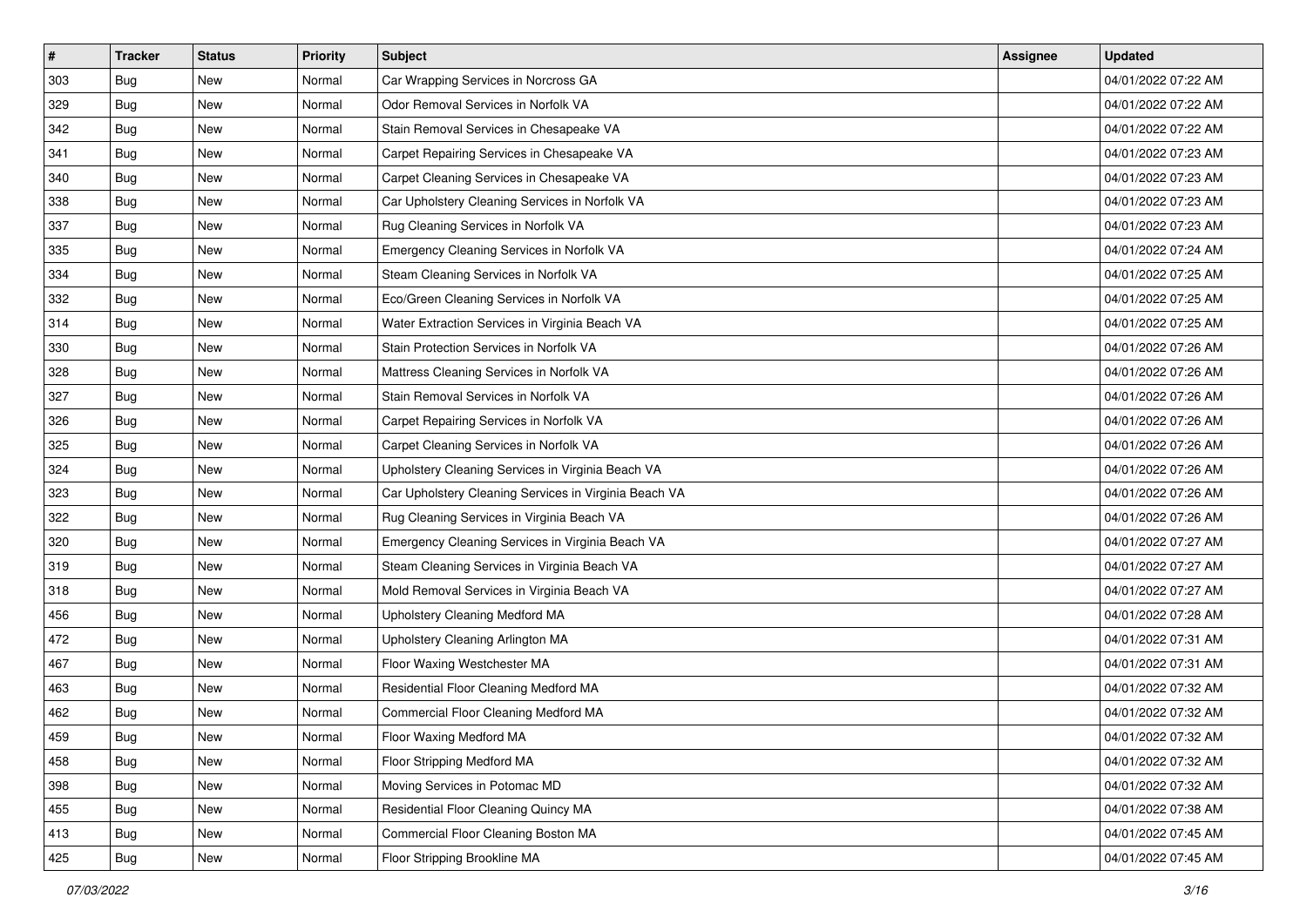| $\sharp$ | <b>Tracker</b> | <b>Status</b> | Priority | Subject                                        | Assignee | <b>Updated</b>      |
|----------|----------------|---------------|----------|------------------------------------------------|----------|---------------------|
| 424      | Bug            | New           | Normal   | Carpet Cleaning Brookline MA                   |          | 04/01/2022 07:45 AM |
| 423      | Bug            | New           | Normal   | Upholstery Cleaning Brookline MA               |          | 04/01/2022 07:46 AM |
| 422      | <b>Bug</b>     | New           | Normal   | Residential Floor Cleaning Somerville MA       |          | 04/01/2022 07:46 AM |
| 421      | Bug            | New           | Normal   | Commercial Floor Cleaning Somerville MA        |          | 04/01/2022 07:46 AM |
| 420      | Bug            | New           | Normal   | Germs Removal Somerville MA                    |          | 04/01/2022 07:46 AM |
| 419      | <b>Bug</b>     | New           | Normal   | Floor Cleaning Somerville MA                   |          | 04/01/2022 07:46 AM |
| 418      | Bug            | New           | Normal   | Floor Waxing Somerville MA                     |          | 04/01/2022 07:46 AM |
| 417      | Bug            | New           | Normal   | Floor Stripping Somerville MA                  |          | 04/01/2022 07:46 AM |
| 416      | Bug            | New           | Normal   | Carpet Cleaning Somerville MA                  |          | 04/01/2022 07:46 AM |
| 427      | Bug            | New           | Normal   | Floor Cleaning Brookline MA                    |          | 04/01/2022 07:46 AM |
| 414      | Bug            | New           | Normal   | Residential Floor Cleaning Boston MA           |          | 04/01/2022 07:46 AM |
| 428      | Bug            | New           | Normal   | Germs Removal Brookline MA                     |          | 04/01/2022 07:47 AM |
| 412      | Bug            | New           | Normal   | Germs Removal Boston MA                        |          | 04/01/2022 07:47 AM |
| 411      | Bug            | New           | Normal   | Floor Cleaning Boston MA                       |          | 04/01/2022 07:47 AM |
| 410      | <b>Bug</b>     | New           | Normal   | Floor Waxing Boston MA                         |          | 04/01/2022 07:47 AM |
| 409      | Bug            | New           | Normal   | Floor Stripping Boston MA                      |          | 04/01/2022 07:47 AM |
| 408      | Bug            | New           | Normal   | Carpet Cleaning Boston MA                      |          | 04/01/2022 07:47 AM |
| 407      | <b>Bug</b>     | New           | Normal   | Upholstery Cleaning Boston MA                  |          | 04/01/2022 07:47 AM |
| 406      | Bug            | New           | Normal   | Office Moving Services in Gaithersburg MD      |          | 04/01/2022 07:47 AM |
| 405      | Bug            | New           | Normal   | Furniture Assembly Services in Gaithersburg MD |          | 04/01/2022 07:47 AM |
| 404      | Bug            | New           | Normal   | Moving Services in Gaithersburg MD             |          | 04/01/2022 07:47 AM |
| 403      | Bug            | New           | Normal   | Junk Removal Services in Potomac MD            |          | 04/01/2022 07:47 AM |
| 402      | Bug            | New           | Normal   | Auto Transport Services in Potomac MD          |          | 04/01/2022 07:47 AM |
| 401      | Bug            | New           | Normal   | Local Moving Services in Potomac MD            |          | 04/01/2022 07:48 AM |
| 415      | Bug            | New           | Normal   | Upholstery Cleaning Somerville MA              |          | 04/01/2022 07:48 AM |
| 453      | Bug            | New           | Normal   | Germs Removal Quincy MA                        |          | 04/01/2022 07:48 AM |
| 452      | Bug            | New           | Normal   | Floor Cleaning Quincy MA                       |          | 04/01/2022 07:48 AM |
| 451      | <b>Bug</b>     | New           | Normal   | Floor Waxing Quincy MA                         |          | 04/01/2022 07:48 AM |
| 449      | Bug            | New           | Normal   | Carpet Cleaning Quincy MA                      |          | 04/01/2022 07:48 AM |
| 448      | Bug            | New           | Normal   | Upholstery Cleaning Quincy MA                  |          | 04/01/2022 07:48 AM |
| 447      | Bug            | New           | Normal   | Residential Floor Cleaning Watertown MA        |          | 04/01/2022 07:49 AM |
| 446      | Bug            | New           | Normal   | Commercial Floor Cleaning Watertown MA         |          | 04/01/2022 07:49 AM |
| 445      | <b>Bug</b>     | New           | Normal   | Germs Removal Watertown MA                     |          | 04/01/2022 07:49 AM |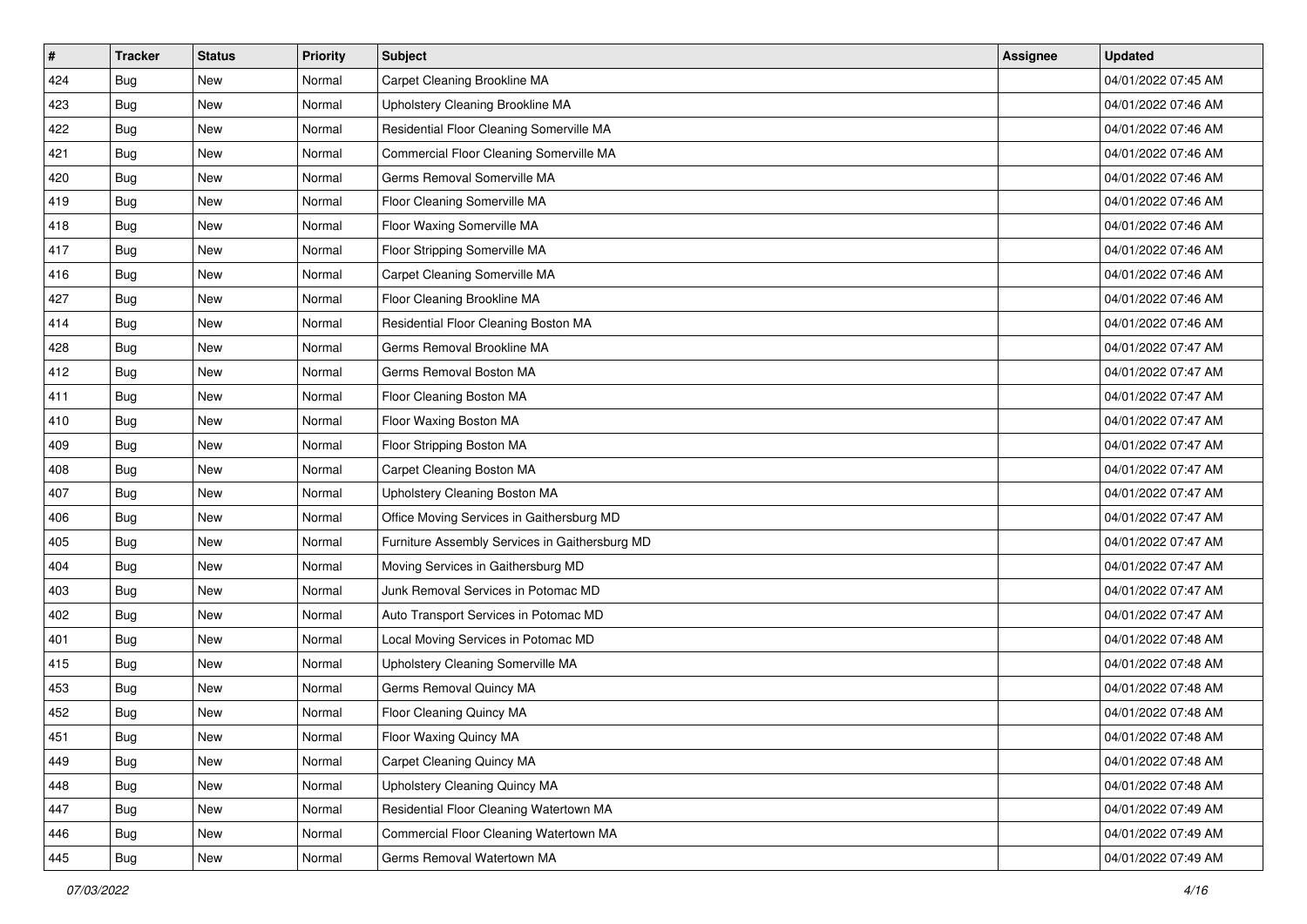| $\sharp$ | <b>Tracker</b> | <b>Status</b> | Priority | <b>Subject</b>                                                                               | Assignee | <b>Updated</b>      |
|----------|----------------|---------------|----------|----------------------------------------------------------------------------------------------|----------|---------------------|
| 444      | Bug            | New           | Normal   | Floor Cleaning Watertown MA                                                                  |          | 04/01/2022 07:49 AM |
| 426      | Bug            | <b>New</b>    | Normal   | Floor Waxing Brookline MA                                                                    |          | 04/01/2022 07:49 AM |
| 442      | Bug            | New           | Normal   | Floor Stripping Watertown MA                                                                 |          | 04/01/2022 07:49 AM |
| 286      | Bug            | New           | Normal   | All About Cash App Transfer Fail Problems                                                    |          | 04/01/2022 07:49 AM |
| 440      | Bug            | <b>New</b>    | Normal   | Upholstery Cleaning Watertown MA                                                             |          | 04/01/2022 07:49 AM |
| 439      | Bug            | New           | Normal   | Residential Floor Cleaning Newton MA                                                         |          | 04/01/2022 07:49 AM |
| 438      | Bug            | New           | Normal   | Commercial Floor Cleaning Newton MA                                                          |          | 04/01/2022 07:50 AM |
| 437      | Bug            | <b>New</b>    | Normal   | Germs Removal Newton MA                                                                      |          | 04/01/2022 07:50 AM |
| 436      | Bug            | New           | Normal   | Floor Cleaning Newton MA                                                                     |          | 04/01/2022 07:50 AM |
| 435      | Bug            | <b>New</b>    | Normal   | Floor Waxing Newton MA                                                                       |          | 04/01/2022 07:50 AM |
| 434      | Bug            | New           | Normal   | Floor Stripping Newton MA                                                                    |          | 04/01/2022 07:50 AM |
| 433      | Bug            | New           | Normal   | Carpet Cleaning Newton MA                                                                    |          | 04/01/2022 07:50 AM |
| 432      | Bug            | <b>New</b>    | Normal   | <b>Upholstery Cleaning Newton MA</b>                                                         |          | 04/01/2022 07:50 AM |
| 431      | Bug            | New           | Normal   | Residential Floor Cleaning Brookline MA                                                      |          | 04/01/2022 07:50 AM |
| 430      | Bug            | <b>New</b>    | Normal   | Commercial Floor Cleaning Brookline MA                                                       |          | 04/01/2022 07:50 AM |
| 429      | Bug            | New           | Normal   | Germs Removal Brookline MA                                                                   |          | 04/01/2022 07:51 AM |
| 443      | Bug            | New           | Normal   | Floor Waxing Watertown MA                                                                    |          | 04/01/2022 07:51 AM |
| 137      | Bug            | <b>New</b>    | Normal   | hcbets                                                                                       |          | 04/01/2022 07:52 AM |
| 135      | Bug            | New           | Normal   | factspress                                                                                   |          | 04/01/2022 07:52 AM |
| 147      | Bug            | <b>New</b>    | Normal   | xzxgfufi                                                                                     |          | 04/01/2022 07:54 AM |
| 131      | Bug            | New           | Normal   | triokids                                                                                     |          | 04/01/2022 07:54 AM |
| 127      | Feature        | <b>New</b>    | Normal   | replica af1                                                                                  |          | 04/01/2022 07:55 AM |
| 125      | Bug            | <b>New</b>    | Normal   | vbvnm                                                                                        |          | 04/01/2022 07:55 AM |
| 124      | Bug            | New           | Normal   | https://www.bigmarker.com/ustvpass/LIVE-Atlanta-Falcons-vs-Carolina-Panthers-NFL-Week-8-Game |          | 04/01/2022 07:55 AM |
| 122      | Bug            | New           | Normal   | <b>AFL Live Stream</b>                                                                       |          | 04/01/2022 07:55 AM |
| 121      | Bug            | New           | Normal   | xgfhjmghtm                                                                                   |          | 04/01/2022 07:56 AM |
| 288      | Bug            | New           | Normal   | Make shopping easier                                                                         |          | 04/01/2022 07:56 AM |
| 160      | <b>Bug</b>     | New           | Normal   | rtyuiv wbhyu                                                                                 |          | 04/01/2022 07:56 AM |
| 166      | Bug            | New           | Normal   | dfgbd                                                                                        |          | 04/01/2022 07:57 AM |
| 165      | Bug            | New           | Normal   | dfgbd                                                                                        |          | 04/01/2022 07:57 AM |
| 163      | Bug            | New           | Normal   | jknjopl[                                                                                     |          | 04/01/2022 07:58 AM |
| 156      | Bug            | New           | Normal   | Access old cash app account                                                                  |          | 04/01/2022 08:00 AM |
| 148      | <b>Bug</b>     | New           | Normal   | zxZdfg                                                                                       |          | 04/01/2022 08:01 AM |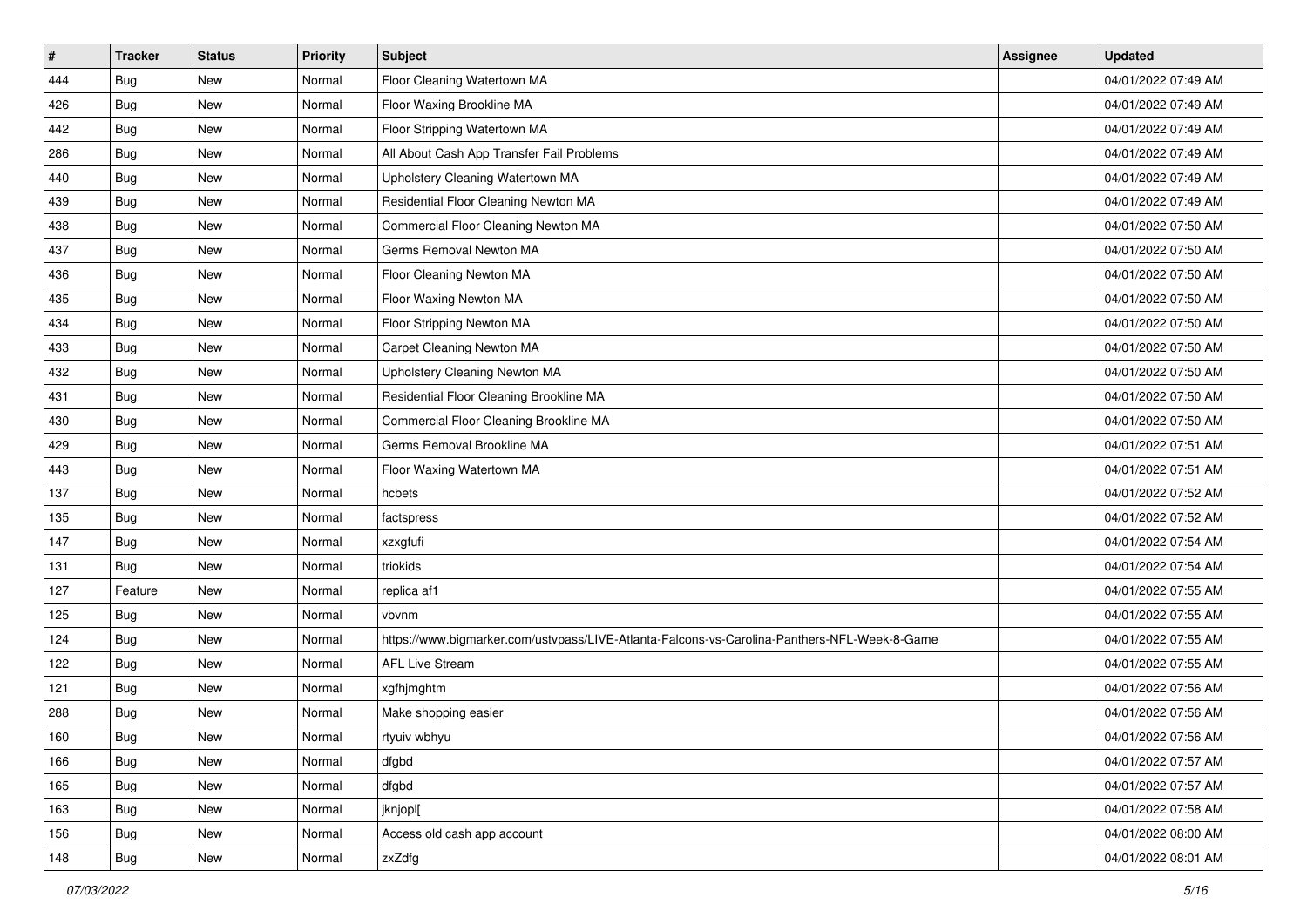| $\vert$ # | <b>Tracker</b> | <b>Status</b> | <b>Priority</b> | <b>Subject</b>                                                                       | <b>Assignee</b>        | <b>Updated</b>      |
|-----------|----------------|---------------|-----------------|--------------------------------------------------------------------------------------|------------------------|---------------------|
| 162       | <b>Bug</b>     | New           | Normal          | gfyuik9                                                                              | Hamza<br>Bourbouh      | 04/01/2022 08:01 AM |
| 72        | Bug            | New           | Normal          | Simulinkd does not match Lustre using EMF backend when using nested Merge expression | Pierre-Loïc<br>Garoche | 04/01/2022 08:06 AM |
| 78        | Bug            | In Progress   | Normal          | Why generate MCDC conditions for constant flows?                                     | Pierre-Loïc<br>Garoche | 04/01/2022 08:08 AM |
| 117       | Bug            | <b>New</b>    | Normal          | How to Watch Cowboys vs Cardinals Game Live Stream FREE TV                           |                        | 04/01/2022 08:08 AM |
| 256       | Bug            | <b>New</b>    | Normal          | <b>Fake Travis Scott Shoes</b>                                                       |                        | 04/01/2022 08:12 AM |
| 254       | Feature        | <b>New</b>    | Normal          | best ayurvedic treatment for psoriasis                                               |                        | 04/01/2022 08:13 AM |
| 241       | Feature        | <b>New</b>    | Normal          | How to get a complete solution of Big Ideas Math Answers?                            |                        | 04/01/2022 08:15 AM |
| 236       | Bug            | New           | Normal          | HP Printer Assistant Software   Download & Install HP Assistant                      |                        | 04/01/2022 08:16 AM |
| 283       | Bug            | New           | Normal          | Cash App To PayPal Transfer Money - Check Out The Steps Here                         |                        | 04/01/2022 08:17 AM |
| 277       | Feature        | <b>New</b>    | Normal          | Nike Dunks Replica                                                                   |                        | 04/01/2022 08:19 AM |
| 276       | Feature        | New           | Normal          | Nike Dunks Replica                                                                   |                        | 04/01/2022 08:19 AM |
| 270       | Bug            | New           | Normal          | Logo Mansion                                                                         | Christophe<br>Garion   | 04/01/2022 08:20 AM |
| 268       | Bug            | New           | Normal          | Fashionj                                                                             |                        | 04/01/2022 08:20 AM |
| 199       | Bug            | New           | Normal          | SBL CLEARSTONE DROPS (30ML)                                                          |                        | 04/01/2022 08:23 AM |
| 195       | Bug            | New           | Normal          | homoeobazaar                                                                         |                        | 04/01/2022 08:23 AM |
| 204       | Feature        | <b>New</b>    | Normal          | New Car Tyres                                                                        |                        | 04/01/2022 08:40 AM |
| 187       | Bug            | <b>New</b>    | Normal          | High Quality Replic 350 V2 Carbon                                                    |                        | 04/01/2022 08:40 AM |
| 179       | Bug            | New           | Normal          | body wave                                                                            |                        | 04/01/2022 08:41 AM |
| 177       | Feature        | New           | Normal          | HD lace silky straight human hair wig                                                |                        | 04/01/2022 08:41 AM |
| 287       | Bug            | New           | Normal          | Make shopping easier                                                                 |                        | 04/01/2022 08:41 AM |
| 226       | Bug            | New           | Normal          | How to find reliable service reviews                                                 | Anonymous              | 04/01/2022 08:46 AM |
| 221       | Bug            | <b>New</b>    | Normal          | The Best APk                                                                         |                        | 04/01/2022 08:49 AM |
| 213       | Bug            | New           | Normal          | fix HP Notebook Missing Operating System Error Message                               |                        | 04/01/2022 08:53 AM |
| 208       | <b>Bug</b>     | New           | Normal          | Why Cash app won't let me send money if scammed?                                     |                        | 04/01/2022 08:54 AM |
| 818       | Bug            | New           | Normal          | Have you ever played a basketball game?                                              | Corentin<br>Lauverjat  | 04/01/2022 08:55 AM |
| 848       | Feature        | New           | Normal          | Online Classes Assistance                                                            |                        | 04/01/2022 08:57 AM |
| 834       | Bug            | New           | Normal          | Grasp the secret to relieve stress and fatigue                                       |                        | 04/01/2022 08:57 AM |
| 846       | Feature        | New           | Normal          | ij.start canon                                                                       |                        | 04/01/2022 08:58 AM |
| 845       | Feature        | New           | Normal          | canon.com/ijsetup                                                                    |                        | 04/01/2022 08:58 AM |
| 844       | <b>Bug</b>     | New           | Normal          | To know Chime Routing Number call on the helpline number                             |                        | 04/01/2022 08:58 AM |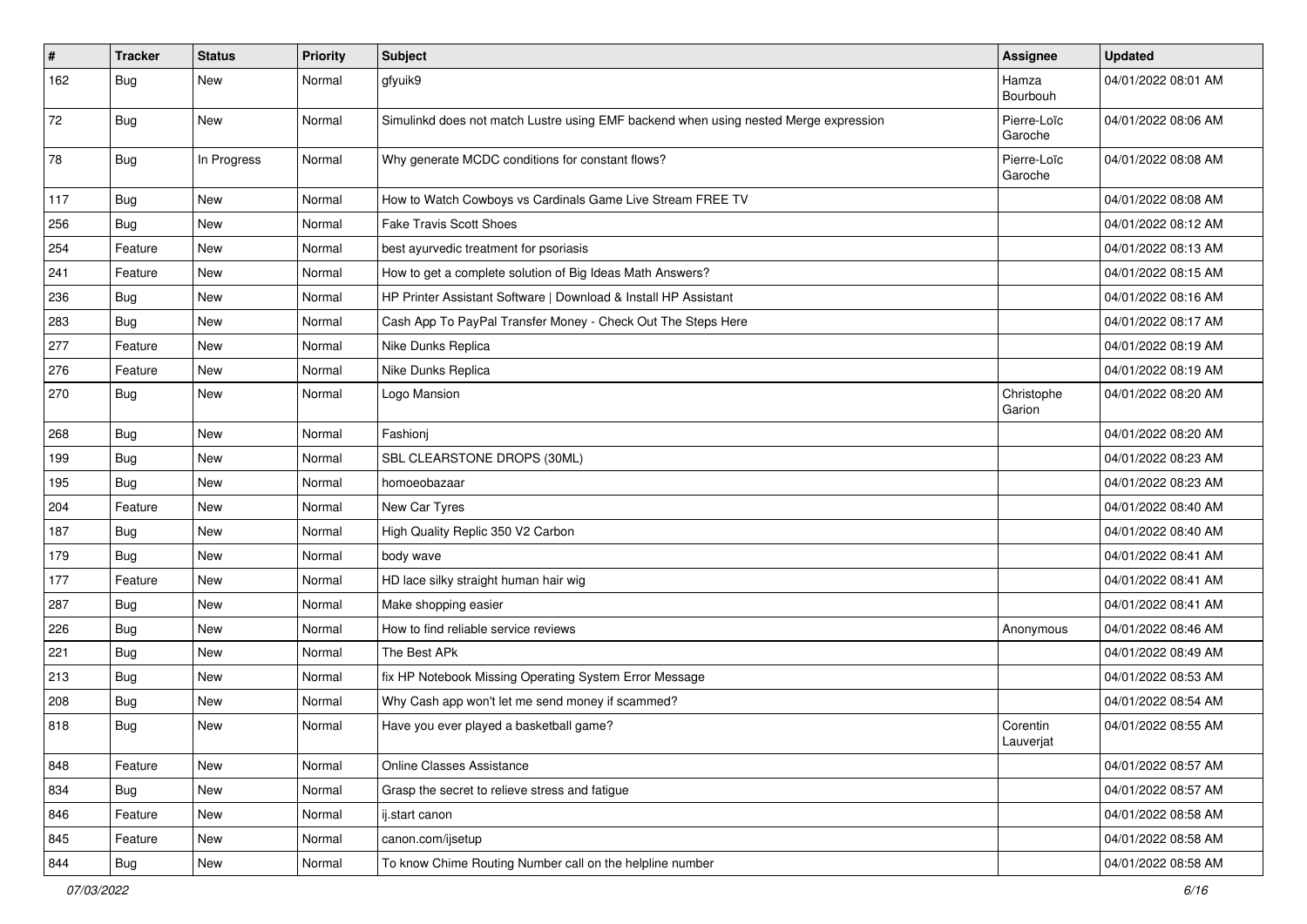| $\pmb{\#}$ | <b>Tracker</b> | <b>Status</b> | <b>Priority</b> | <b>Subject</b>                                                                   | Assignee               | <b>Updated</b>      |
|------------|----------------|---------------|-----------------|----------------------------------------------------------------------------------|------------------------|---------------------|
| 843        | <b>Bug</b>     | New           | Normal          | Canon IJ Network Tool                                                            |                        | 04/01/2022 08:58 AM |
| 842        | Bug            | New           | Normal          | Join the fun game                                                                |                        | 04/01/2022 08:58 AM |
| 841        | Bug            | New           | Normal          | How do I activate FOX NOW?                                                       |                        | 04/01/2022 08:58 AM |
| 840        | <b>Bug</b>     | New           | Normal          | Is Tubi really free and legal?                                                   |                        | 04/01/2022 08:58 AM |
| 839        | <b>Bug</b>     | New           | Normal          | How do I activate FOX NOW?                                                       |                        | 04/01/2022 08:58 AM |
| 838        | <b>Bug</b>     | New           | Normal          | Celebrity Hunter Mod apk - Como instalá-lo                                       |                        | 04/01/2022 08:58 AM |
| 837        | Bug            | New           | Normal          | To Create An Instagram Story                                                     | Pierre-Loïc<br>Garoche | 04/01/2022 08:58 AM |
| 835        | Bug            | New           | Normal          | Build your strong army with Taming io                                            |                        | 04/01/2022 08:59 AM |
| 833        | <b>Bug</b>     | New           | Normal          | Does Direct Deposit Hit Chime- seek Chime Customer Service                       |                        | 04/01/2022 08:59 AM |
| 832        | Bug            | New           | Normal          | Choque Royale Mod Apk                                                            |                        | 04/01/2022 08:59 AM |
| 827        | <b>Bug</b>     | New           | Normal          | Come To Know The Required Steps To Unlock Cash App Account                       |                        | 04/01/2022 08:59 AM |
| 836        | <b>Bug</b>     | New           | Normal          | What Is The Required Amount To Pay As Cash App Clearance Fee?                    |                        | 04/01/2022 09:00 AM |
| 757        | <b>Bug</b>     | New           | Normal          | Why Is Issue of Car Maintenance so Famous for the Consumers?                     |                        | 04/01/2022 09:01 AM |
| 791        | Bug            | New           | Normal          | Samsnung TV Plus is not working                                                  |                        | 04/01/2022 09:03 AM |
| 790        | Bug            | New           | Normal          | My app                                                                           |                        | 04/01/2022 09:03 AM |
| 849        | Bug            | New           | Normal          | FutEmax App Apk - Watch Soccer, Fantasy Football, And More On Your Mobile Device |                        | 04/01/2022 09:04 AM |
| 847        | Feature        | New           | Normal          | Canon.com/ijsetup                                                                |                        | 04/01/2022 09:08 AM |
| 862        | Bug            | New           | Normal          | none                                                                             |                        | 04/01/2022 09:11 AM |
| 872        | Bug            | New           | Normal          | Poppy Playtime Horror Game Free                                                  |                        | 04/01/2022 09:11 AM |
| 870        | Bug            | New           | Normal          | <b>Mahjong Solitaire</b>                                                         |                        | 04/01/2022 09:12 AM |
| 868        | Feature        | New           | Normal          | What Is the Role of a Graphic Designer?                                          | Pierre-Loïc<br>Garoche | 04/01/2022 09:12 AM |
| 866        | Feature        | New           | Normal          | Northern Ireland Dissertation Writing Service                                    | Pierre-Loïc<br>Garoche | 04/01/2022 09:12 AM |
| 876        | Bug            | New           | Normal          | Download Full-Size Profile Pictures of Your Favorite Users With InstaDP          |                        | 04/01/2022 09:12 AM |
| 863        | <b>Bug</b>     | New           | Normal          | Canon IJ Network Tool                                                            |                        | 04/01/2022 09:12 AM |
| 877        | Feature        | New           | Normal          | <b>Exness Broker Review</b>                                                      |                        | 04/01/2022 09:12 AM |
| 859        | Bug            | New           | Normal          | Canon IJ Network Tool                                                            |                        | 04/01/2022 09:13 AM |
| 858        | Bug            | New           | Normal          | opourid                                                                          | Christophe<br>Garion   | 04/01/2022 09:13 AM |
| 857        | Bug            | New           | Normal          | Welcome to the world of classic retro games                                      |                        | 04/01/2022 09:13 AM |
| 856        | <b>Bug</b>     | New           | Normal          | Online Classes Assistance Help For Student                                       |                        | 04/01/2022 09:13 AM |
| 855        | <b>Bug</b>     | New           | Normal          | Online Classes Assistance Help For Student                                       |                        | 04/01/2022 09:13 AM |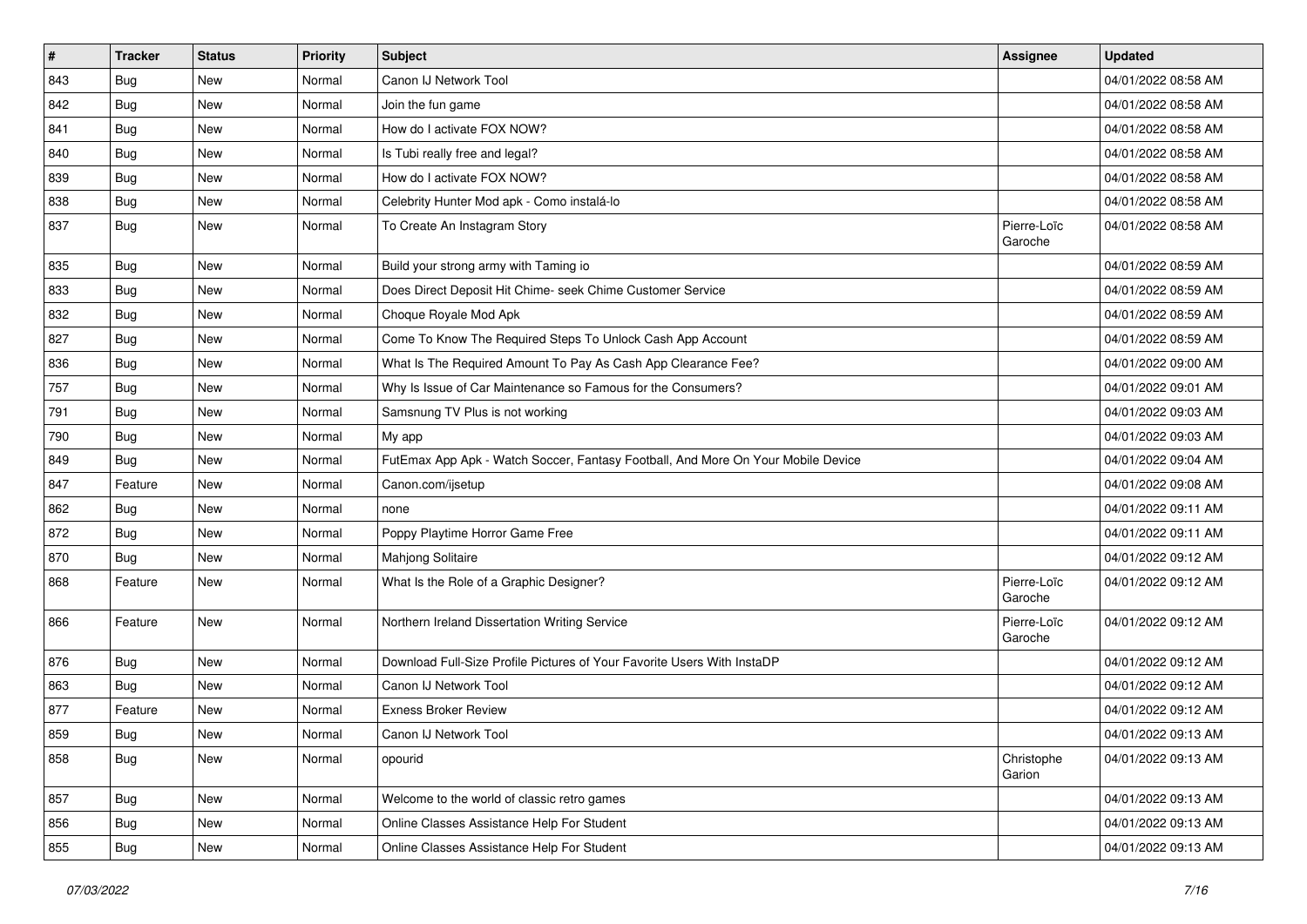| $\sharp$      | <b>Tracker</b> | <b>Status</b> | <b>Priority</b> | Subject                                                                     | <b>Assignee</b>      | <b>Updated</b>      |
|---------------|----------------|---------------|-----------------|-----------------------------------------------------------------------------|----------------------|---------------------|
| 853           | Bug            | New           | Normal          | what is dr laser                                                            |                      | 04/01/2022 09:13 AM |
| 852           | Bug            | New           | Normal          | How to cancel your French Bee flight within 24 hours?                       |                      | 04/01/2022 09:13 AM |
| 851           | Bug            | New           | Normal          | Laden Sie den kostenlosen MP3-Klingelton für Ihr Mobiltelefon herunter      |                      | 04/01/2022 09:14 AM |
| 850           | Bug            | New           | Normal          | Puppy Playtime APK Android                                                  |                      | 04/01/2022 09:14 AM |
| 864           | Bug            | New           | Normal          | Canon IJ Network Tool                                                       |                      | 04/01/2022 09:14 AM |
| 889           | <b>Bug</b>     | New           | Normal          | What is Plex and how it's work?                                             |                      | 04/01/2022 09:14 AM |
| 875           | Bug            | New           | Normal          | Red ball game                                                               |                      | 04/01/2022 09:15 AM |
| 887           | Bug            | New           | Normal          | What is Plex and how it's work?                                             |                      | 04/01/2022 09:16 AM |
| 884           | Bug            | New           | Normal          | Why do Subway Surfers popular                                               |                      | 04/01/2022 09:16 AM |
| 883           | Bug            | New           | Normal          | Langweilen Sie sich jemals bei der gleichen alten Schriftart auf Instagram? |                      | 04/01/2022 09:16 AM |
| 882           | Bug            | New           | Normal          | How to change bank account on cash app?                                     |                      | 04/01/2022 09:16 AM |
| 880           | Bug            | New           | Normal          | Why do Subway Surfers popular                                               |                      | 04/01/2022 09:16 AM |
| 879           | Feature        | <b>New</b>    | Normal          | Best Garage Door Repair in Massachusetts                                    |                      | 04/01/2022 09:16 AM |
| 891           | Bug            | New           | Normal          | The most interesting game today, have you tried it?                         |                      | 04/01/2022 09:17 AM |
| 539           | <b>Bug</b>     | New           | Normal          | Do you want to know how to activate cash card through phone number?         |                      | 04/01/2022 09:25 AM |
| 566           | <b>Bug</b>     | New           | Normal          | Kinemaster Pro Download - los App Review                                    |                      | 04/01/2022 09:27 AM |
| 560           | Bug            | New           | Normal          | Whatsapp Aero - Make Your Phone Auto Connect                                |                      | 04/01/2022 09:28 AM |
| 625           | <b>Bug</b>     | New           | Normal          | The best free online driving directions tool                                |                      | 04/01/2022 09:28 AM |
| 700           | Bug            | New           | Normal          | Cómo descargar Poppy Playtime                                               |                      | 04/01/2022 09:30 AM |
| 691           | Bug            | New           | Normal          | tea garden dublin                                                           |                      | 04/01/2022 09:31 AM |
| 679           | Bug            | New           | Normal          | Word Finder helps you to play word games better                             |                      | 04/01/2022 09:34 AM |
| 633           | Bug            | New           | Normal          | How i can i solve my issue                                                  |                      | 04/01/2022 09:38 AM |
| 676           | <b>Bug</b>     | New           | Normal          | Does Facebook customer service live chat allow to speak with someone?       |                      | 04/01/2022 09:39 AM |
| 660           | Bug            | New           | Normal          | Anchovies Nutrition Facts And Health Benefits                               |                      | 04/01/2022 09:40 AM |
| 896           | Feature        | New           | Normal          | Application of North Finder in Mining Industry                              | Xavier Thirioux      | 04/01/2022 09:49 AM |
| 897           | Bug            | New           | Normal          | Slot Pulsa Pragmatic Play                                                   | Xavier Thirioux      | 04/01/2022 12:08 PM |
| 898           | Bug            | New           | Normal          | Shadow Fight 2 Mod APK                                                      |                      | 04/02/2022 09:17 AM |
| 899           | Feature        | New           | Normal          | Application of Optical Fiber Gyroscope                                      | Christophe<br>Garion | 04/02/2022 11:23 AM |
| $ 900\rangle$ | Feature        | New           | Normal          | good game ever                                                              |                      | 04/02/2022 11:59 AM |
| 252           | Bug            | New           | Normal          | Samsung U600 - Is Essential Business And Personal Phone                     |                      | 04/04/2022 04:45 AM |
| 906           | Bug            | New           | Normal          | How To Change Cash App From Business To Personal Account For Any Reasons?   |                      | 04/04/2022 09:57 AM |
| 907           | <b>Bug</b>     | New           | Normal          | Canon IJ Network Tool                                                       |                      | 04/04/2022 10:43 AM |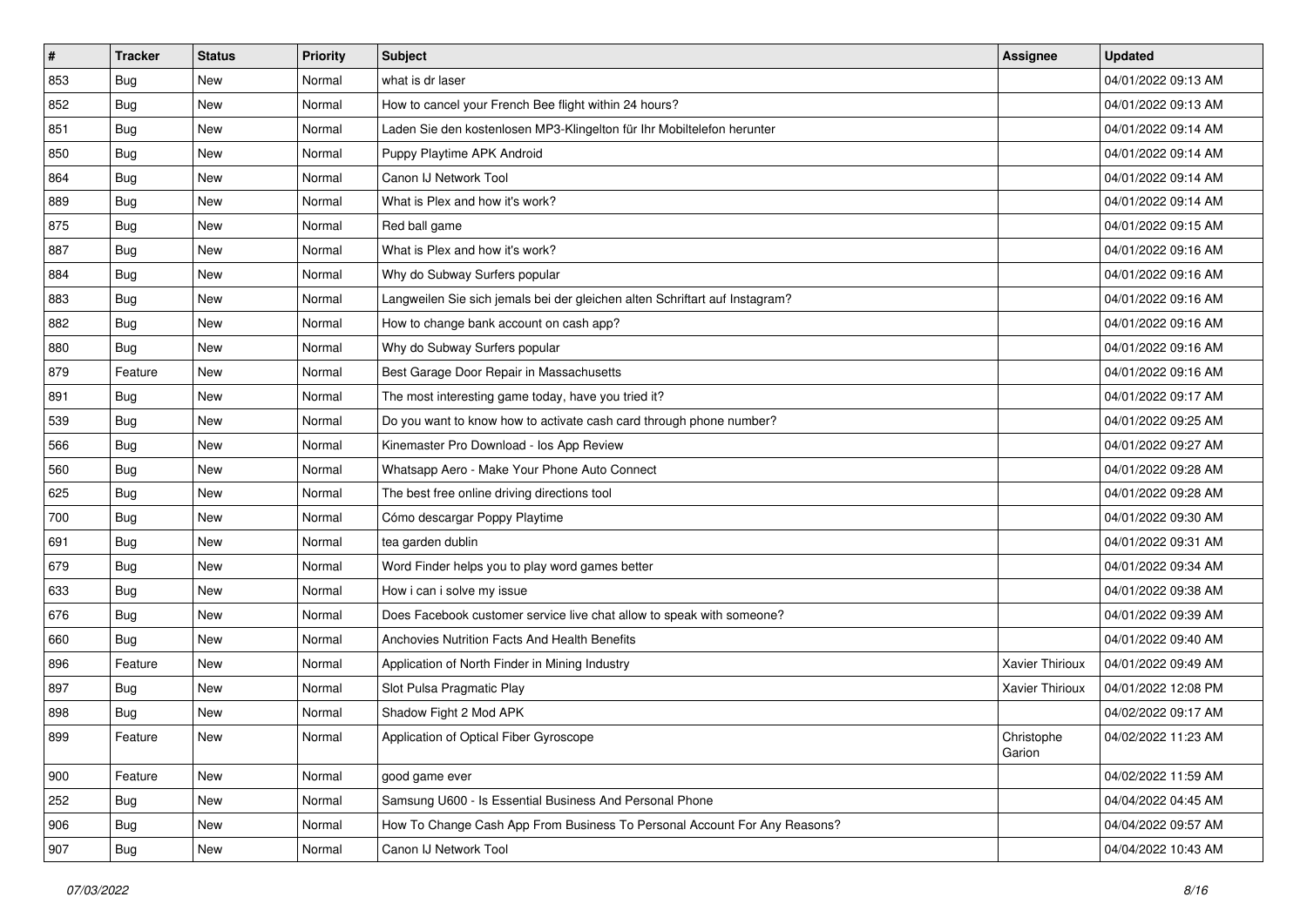| $\sharp$ | <b>Tracker</b> | <b>Status</b> | <b>Priority</b> | <b>Subject</b>                                                                   | Assignee               | <b>Updated</b>      |
|----------|----------------|---------------|-----------------|----------------------------------------------------------------------------------|------------------------|---------------------|
| 908      | Bug            | New           | Normal          | Toca Life World APK                                                              |                        | 04/06/2022 03:18 AM |
| 909      | Bug            | New           | Normal          | Toca Life World APK                                                              |                        | 04/06/2022 04:52 AM |
| 910      | Bug            | New           | Normal          | Each content looks unisize or not formated                                       |                        | 04/06/2022 11:21 AM |
| 911      | Bug            | New           | Normal          | Aluminum Windows & Doors                                                         |                        | 04/06/2022 08:10 PM |
| 913      | <b>Bug</b>     | New           | Normal          | Canon IJ Network Tool                                                            |                        | 04/07/2022 06:21 AM |
| 914      | <b>Bug</b>     | New           | Normal          | Wordle: how to play fashion games for free?                                      |                        | 04/07/2022 08:30 AM |
| 915      | Bug            | New           | Normal          | Finance dissertation writing                                                     |                        | 04/07/2022 09:22 AM |
| 916      | Bug            | New           | Normal          | How long does it take to write a book?                                           |                        | 04/07/2022 12:15 PM |
| 878      | Bug            | New           | Normal          | Wie ist instazoom hilfreich beim Herunterladen von Instagram-Profilbildern       |                        | 04/08/2022 09:28 PM |
| 917      | Bug            | New           | Normal          | Random Person Sent Me Money on Cash App-find solution?                           |                        | 04/09/2022 12:32 PM |
| 854      | Bug            | New           | Normal          | How To Resolve Password Problems Through Facebook Customer Service?              |                        | 04/09/2022 06:11 PM |
| 919      | Feature        | New           | Normal          | How can I check my Cash App card balance by dialing a number?                    |                        | 04/10/2022 09:07 AM |
| 920      | Bug            | New           | Normal          | Where I Can Get Essay Writing Services?                                          |                        | 04/11/2022 08:35 AM |
| 903      | Feature        | New           | Normal          | Good game                                                                        |                        | 04/11/2022 08:39 AM |
| 921      | Bug            | New           | Normal          | Canon IJ Network Tool                                                            |                        | 04/11/2022 09:00 AM |
| 923      | Bug            | New           | Normal          | frenchies for sale                                                               |                        | 04/11/2022 02:35 PM |
| 924      | Bug            | New           | Normal          | buy tec 9                                                                        |                        | 04/11/2022 02:54 PM |
| 927      | Feature        | New           | Normal          | What Is The Right Way To Troubleshoot Cash App Transfer Failed Problems?         |                        | 04/12/2022 05:54 AM |
| 929      | Bug            | New           | Normal          | Canon IJ Network Tool                                                            |                        | 04/12/2022 08:32 AM |
| 930      | Bug            | New           | Normal          | The best free games online                                                       |                        | 04/12/2022 09:05 AM |
| 936      | Bug            | New           | Normal          | Avantages de l'extension AliTools pour faire du shopping sur Aliexpress          | Pierre-Loïc<br>Garoche | 04/12/2022 11:35 AM |
| 928      | Bug            | New           | Normal          | How Does Sutton Bank Cash App Customer Service Help In Answering Your Questions? |                        | 04/12/2022 11:36 AM |
| 942      | Bug            | New           | Normal          | Canon IJ Network Tool                                                            |                        | 04/13/2022 08:45 AM |
| 943      | Bug            | New           | Normal          | ij.start canon                                                                   |                        | 04/13/2022 08:52 AM |
| 945      | Bug            | New           | Normal          | TikTok 18 Mod Apk For Your Android                                               |                        | 04/13/2022 09:32 AM |
| 873      | Bug            | New           | Normal          | Klingeltöne mp3                                                                  |                        | 04/13/2022 11:03 AM |
| 869      | Bug            | New           | Normal          | Sonnerie Post Malone 2022                                                        |                        | 04/13/2022 11:05 AM |
| 893      | <b>Bug</b>     | New           | Normal          | klingeltone                                                                      |                        | 04/13/2022 11:06 AM |
| 947      | <b>Bug</b>     | New           | Normal          | is Disney Now and Disney Plus different?                                         |                        | 04/14/2022 09:53 AM |
| 300      | Bug            | New           | Normal          | Wheels Powder Coating Services in Norcross GA                                    |                        | 04/15/2022 01:45 PM |
| 957      | Bug            | New           | Normal          | From Where I Can Get Cheap Writing Services?                                     |                        | 04/20/2022 05:06 AM |
| 904      | Feature        | New           | Normal          | Laora seeck                                                                      |                        | 04/20/2022 11:54 AM |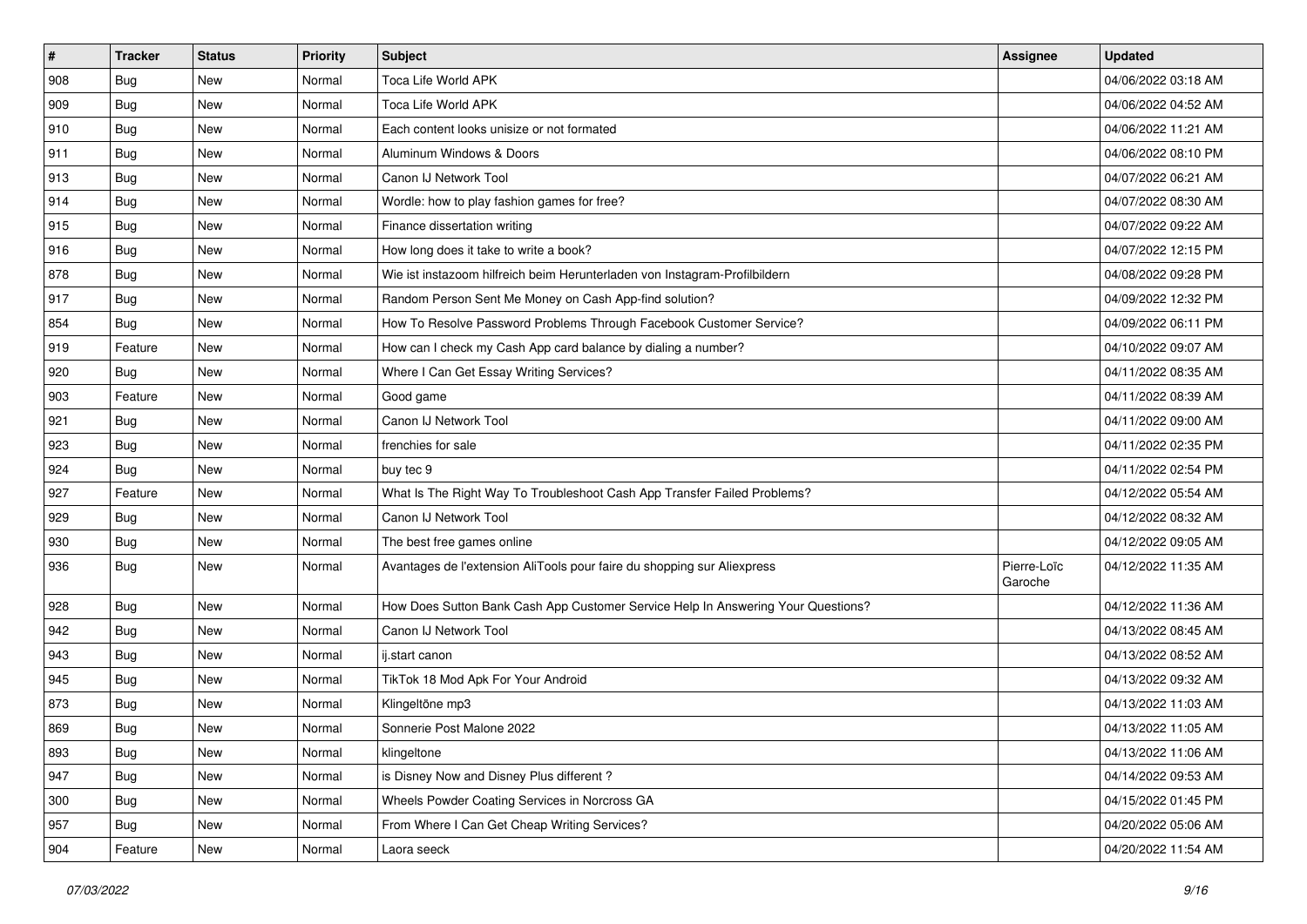| $\sharp$ | <b>Tracker</b> | <b>Status</b> | <b>Priority</b> | <b>Subject</b>                                                                | Assignee               | <b>Updated</b>      |
|----------|----------------|---------------|-----------------|-------------------------------------------------------------------------------|------------------------|---------------------|
| 972      | <b>Bug</b>     | New           | Normal          | How To Borrow Money From The Cash App? Get To Know About The Same             |                        | 04/25/2022 07:30 AM |
| 991      | Bug            | New           | Normal          | <b>MDMA MOLLY</b>                                                             |                        | 05/03/2022 12:03 AM |
| 975      | Bug            | New           | Normal          | Payback 2 Mod APK                                                             |                        | 05/05/2022 10:56 AM |
| 982      | <b>Bug</b>     | New           | Normal          | Five sites that let you download free scenarios for your iPhone               |                        | 05/07/2022 09:34 PM |
| 192      | <b>Bug</b>     | New           | Normal          | The code Caffe                                                                |                        | 05/09/2022 10:16 AM |
| 1003     | Bug            | New           | Normal          | Drift F1 is a drifting car game inspired by F1's tracks.                      | Pierre-Loïc<br>Garoche | 05/10/2022 10:52 AM |
| 1004     | Bug            | New           | Normal          | you get to pinch and drag a man with a very flexible face                     |                        | 05/10/2022 10:59 AM |
| 934      | <b>Bug</b>     | New           | Normal          | MovieBox Pro Apk - Watch Movies and TV Shows on Your Android Phone            |                        | 05/10/2022 11:01 AM |
| 1006     | Bug            | New           | Normal          | Cricut.com/setup                                                              |                        | 05/10/2022 01:22 PM |
| 1008     | Bug            | New           | Normal          | Who was the first black woman to anchor a newscast?                           |                        | 05/10/2022 03:13 PM |
| 1009     | <b>Bug</b>     | New           | Normal          | How to change routing number on Cash App?                                     |                        | 05/11/2022 07:13 AM |
| 1010     | Bug            | New           | Normal          | what are the requirements to borrow money from cash app ? cash app borrow app | Pierre-Loïc<br>Garoche | 05/11/2022 09:29 AM |
| 1011     | Bug            | New           | Normal          | Summary of 10 best coloring apps on phones                                    |                        | 05/11/2022 10:58 AM |
| 1012     | Bug            | New           | Normal          | Cricut.com/setup                                                              |                        | 05/11/2022 11:30 AM |
| 1013     | Bug            | New           | Normal          | ij.start canon                                                                |                        | 05/11/2022 11:31 AM |
| 1014     | Bug            | New           | Normal          | how to get chime routing and account number ? chime routing number florida    |                        | 05/11/2022 12:42 PM |
| 1015     | Bug            | New           | Normal          | Is it possible to send books for free?                                        |                        | 05/11/2022 04:05 PM |
| 1016     | Bug            | New           | Normal          | Klondike Solitaire                                                            |                        | 05/12/2022 09:03 AM |
| 1017     | Feature        | New           | Normal          | fleeing the complex                                                           | Hamza<br>Bourbouh      | 05/13/2022 06:33 AM |
| 1019     | Bug            | New           | Normal          | Cricut.com/setup                                                              |                        | 05/13/2022 11:13 AM |
| 1020     | <b>Bug</b>     | New           | Normal          | Cricut.com/setup                                                              |                        | 05/13/2022 11:14 AM |
| 1022     | <b>Bug</b>     | New           | Normal          | 123.hp.com/laserjet                                                           |                        | 05/13/2022 01:25 PM |
| 1023     | <b>Bug</b>     | New           | Normal          | Questions That Are Typically Asked About Trap The Cat                         |                        | 05/14/2022 03:51 AM |
| 932      | Bug            | New           | Normal          | The best epic, long-playing PC games will consume days of your life.          |                        | 05/15/2022 07:44 PM |
| 1028     | Bug            | New           | Normal          | The Best Free Online Game to Play with Friends                                |                        | 05/16/2022 05:00 AM |
| 1029     | Bug            | New           | Normal          | 5 Reasons Why People Love Coloring Pages?                                     |                        | 05/16/2022 11:53 AM |
| 1030     | Bug            | New           | Normal          | <b>IAFT Traders Union</b>                                                     |                        | 05/16/2022 03:13 PM |
| 1031     | Bug            | New           | Normal          | <b>IAFT Traders Union</b>                                                     |                        | 05/16/2022 03:14 PM |
| 1032     | Bug            | New           | Normal          | How To Play The Wordle Game                                                   |                        | 05/17/2022 10:37 AM |
| 1033     | Bug            | New           | Normal          | The best slope 2 online games to play right now                               |                        | 05/17/2022 10:55 AM |
| 212      | Feature        | New           | Normal          | How good is the market for gaming mobile apps at the moment?                  |                        | 05/17/2022 11:09 AM |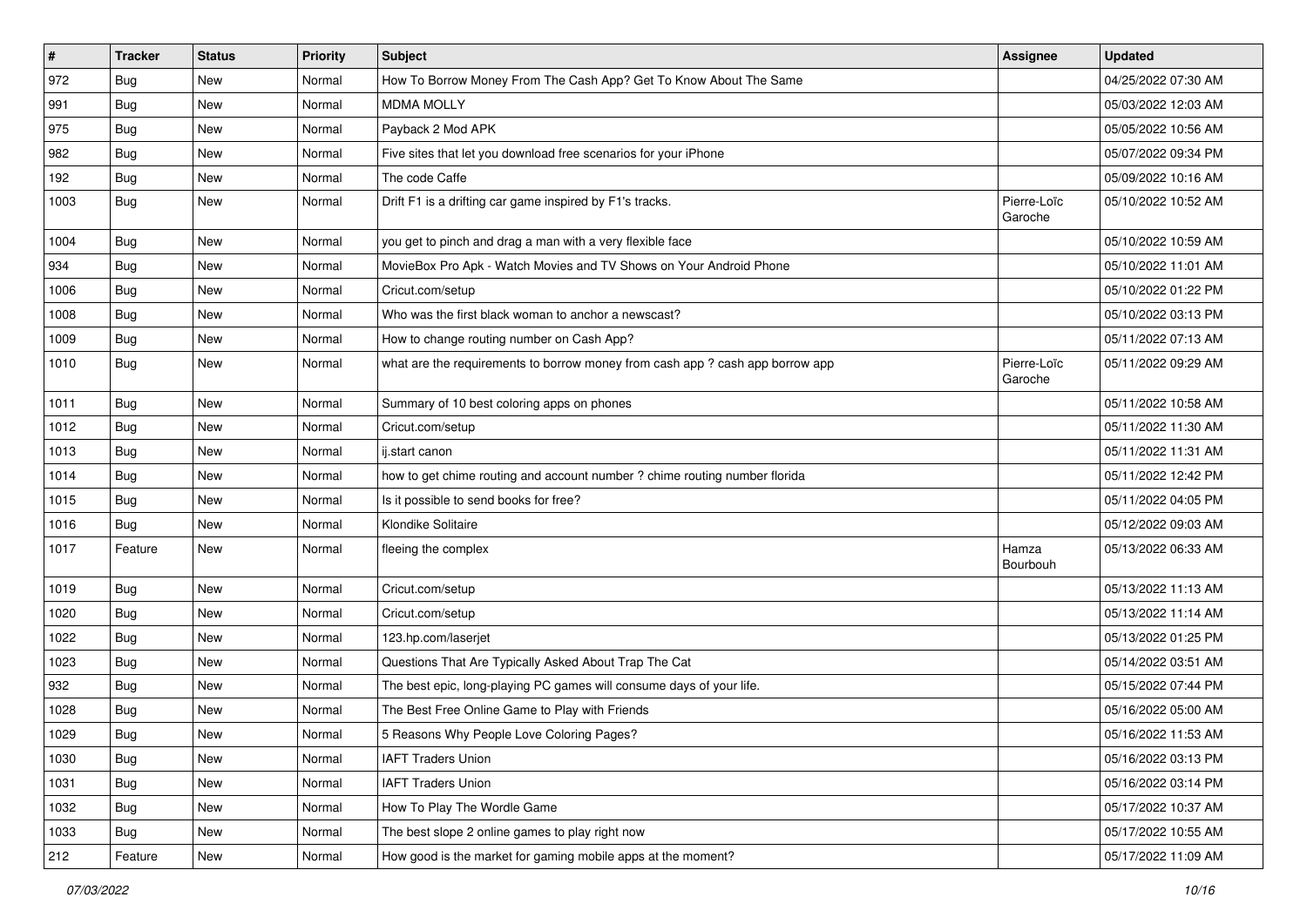| $\vert$ # | <b>Tracker</b> | <b>Status</b> | Priority | <b>Subject</b>                                                           | Assignee               | <b>Updated</b>      |
|-----------|----------------|---------------|----------|--------------------------------------------------------------------------|------------------------|---------------------|
| 902       | Feature        | New           | Normal   | salo717                                                                  |                        | 05/18/2022 10:35 AM |
| 1007      | Bug            | New           | Normal   | "ij.start canon                                                          |                        | 05/18/2022 10:40 AM |
| 1035      | Bug            | New           | Normal   | how to relieve spam score                                                | Pierre-Loïc<br>Garoche | 05/18/2022 11:39 AM |
| 865       | Bug            | New           | Normal   | Canon IJ Printer Utility                                                 |                        | 05/18/2022 07:24 PM |
| 1036      | Bug            | New           | Normal   | <b>VPS Material</b>                                                      |                        | 05/18/2022 09:34 PM |
| 1037      | Feature        | New           | Normal   | 1p lsd                                                                   | Christophe<br>Garion   | 05/19/2022 05:25 AM |
| 905       | Bug            | New           | Normal   | MINI MILITIA MOD APK                                                     |                        | 05/19/2022 01:54 PM |
| 1040      | Bug            | New           | Normal   | thabet                                                                   |                        | 05/19/2022 08:05 PM |
| 1034      | Bug            | New           | Normal   | Download Teaching Feeling For Android                                    |                        | 05/20/2022 09:25 AM |
| 1045      | Bug            | <b>New</b>    | Normal   | Cricut.com/setup                                                         |                        | 05/24/2022 10:45 AM |
| 1046      | Bug            | New           | Normal   | 123.hp.com/laserjet                                                      |                        | 05/24/2022 10:46 AM |
| 1047      | Bug            | New           | Normal   | Opensea                                                                  | Corentin<br>Lauverjat  | 05/24/2022 02:32 PM |
| 1048      | Bug            | New           | Normal   | So zeigen Sie ein Instagram-Profilbild an und vergrößern es              |                        | 05/25/2022 06:56 AM |
| 1050      | Feature        | <b>New</b>    | Normal   | Best Smart Phone Repair in Delhi                                         |                        | 05/25/2022 10:33 AM |
| 1043      | Bug            | New           | Normal   | What Is The Right Way To Troubleshoot Cash App Transfer Failed Problems? |                        | 05/25/2022 01:16 PM |
| 1042      | Bug            | New           | Normal   | How to set up direct deposit on cash app?                                |                        | 05/25/2022 01:17 PM |
| 1021      | Bug            | <b>New</b>    | Normal   | Cricut.com/setup                                                         |                        | 05/26/2022 12:21 AM |
| 1052      | Bug            | <b>New</b>    | Normal   | Build Now GG is a new battle royale game.                                |                        | 05/26/2022 04:24 AM |
| 1053      | Bug            | <b>New</b>    | Normal   | Game Geometry Dash                                                       |                        | 05/26/2022 11:30 AM |
| 826       | Bug            | New           | Normal   | How to Dowload MXL TV Premium                                            |                        | 05/26/2022 03:34 PM |
| 1054      | Bug            | New           | Normal   | Apkmodule                                                                | Pierre-Loïc<br>Garoche | 05/26/2022 03:37 PM |
| 1044      | Bug            | <b>New</b>    | Normal   | Can I Disapprove If Random Person Sent Me Money On Cash App?             |                        | 05/26/2022 03:51 PM |
| 1039      | Bug            | New           | Normal   | How to Get Tickmill Bonuses for Free                                     |                        | 05/26/2022 05:43 PM |
| 1049      | Feature        | <b>New</b>    | Normal   | IT Software Company In Delhi                                             |                        | 05/27/2022 05:24 AM |
| 1038      | Bug            | <b>New</b>    | Normal   | How to Fix Canon Printer Offline ISsue                                   | Pierre-Loïc<br>Garoche | 05/27/2022 05:25 AM |
| 1055      | <b>Bug</b>     | New           | Normal   | seo apk                                                                  | Pierre-Loïc<br>Garoche | 05/27/2022 06:23 AM |
| 1041      | <b>Bug</b>     | New           | Normal   | Count words in Word on the computer                                      |                        | 05/27/2022 02:16 PM |
| 1056      | Feature        | New           | Normal   | Online Class Issues                                                      |                        | 05/28/2022 12:44 AM |
| 1058      | <b>Bug</b>     | New           | Normal   | Cricut.com/setup                                                         |                        | 05/28/2022 08:28 AM |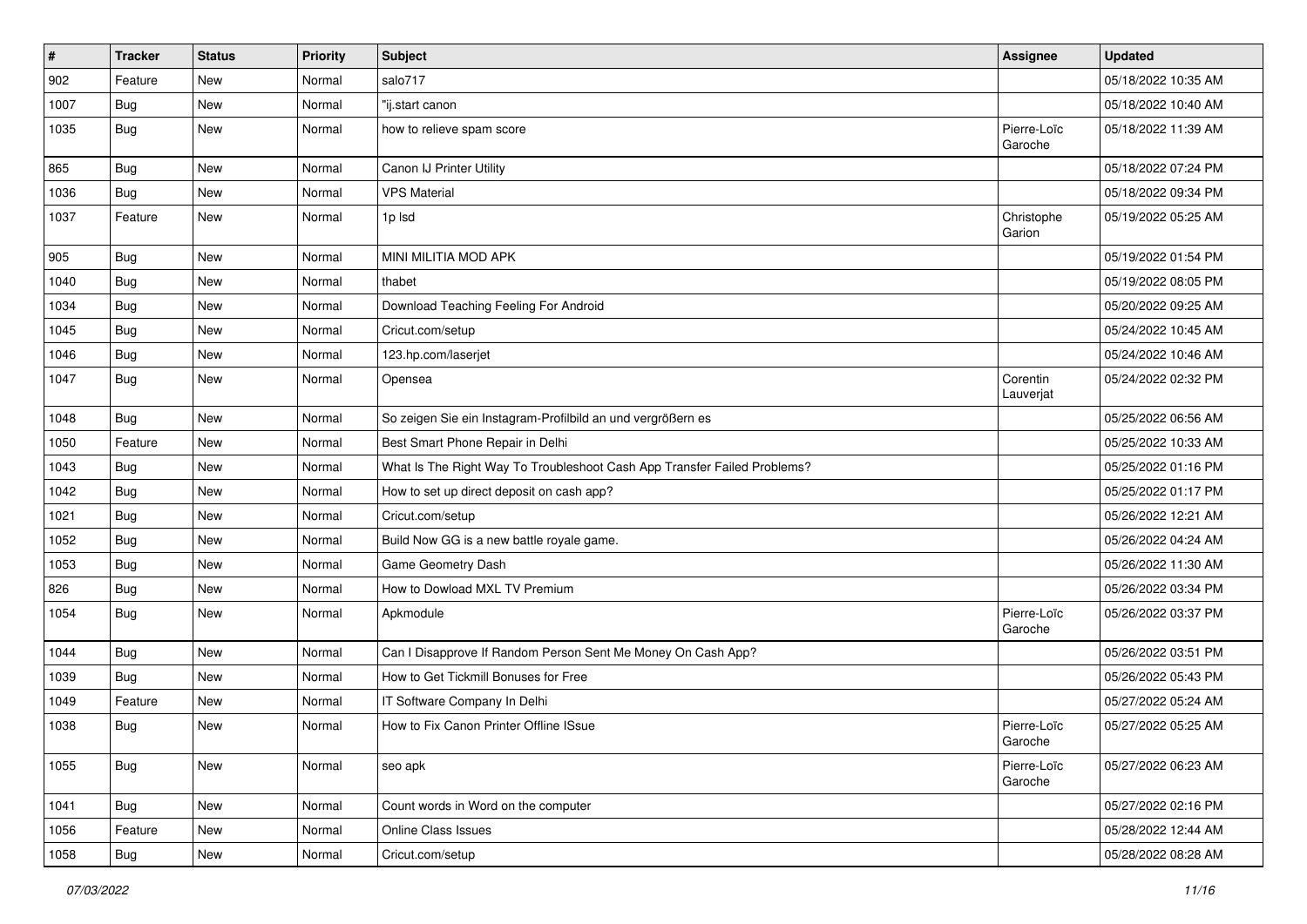| $\vert$ # | <b>Tracker</b> | <b>Status</b> | <b>Priority</b> | Subject                                                     | Assignee               | <b>Updated</b>      |
|-----------|----------------|---------------|-----------------|-------------------------------------------------------------|------------------------|---------------------|
| 1059      | Bug            | New           | Normal          | 123.hp.com/laserjet                                         |                        | 05/28/2022 08:29 AM |
| 1060      | Bug            | New           | Normal          | How to Use Panda Helper to Speed Up Your iOS                |                        | 05/28/2022 09:12 AM |
| 1061      | Bug            | New           | Normal          | Cricut.com/setup                                            |                        | 05/28/2022 12:24 PM |
| 1062      | Bug            | New           | Normal          | Cricut.com/setup                                            |                        | 05/28/2022 12:26 PM |
| 1063      | <b>Bug</b>     | <b>New</b>    | Normal          | 123.hp.com/laserjet                                         |                        | 05/28/2022 12:27 PM |
| 831       | Bug            | New           | Normal          | Build and shoot                                             |                        | 05/29/2022 04:47 PM |
| 894       | Feature        | New           | Normal          | Need phd dissertation help in UK                            |                        | 05/30/2022 12:29 PM |
| 1067      | <b>Bug</b>     | New           | Normal          | Cricut.com/setup                                            |                        | 05/31/2022 12:19 PM |
| 1068      | Bug            | New           | Normal          | 123.hp.com/laserjet                                         |                        | 05/31/2022 12:22 PM |
| 454       | Bug            | New           | Normal          | Commercial Floor Cleaning Quincy MA                         |                        | 06/02/2022 05:59 PM |
| 441       | Bug            | New           | Normal          | Carpet Cleaning Watertown MA                                |                        | 06/02/2022 06:00 PM |
| 1002      | Bug            | New           | Normal          | Chemistry Assignment Help                                   |                        | 06/04/2022 09:58 AM |
| 1074      | <b>Bug</b>     | New           | Normal          | Dissertation writing help at economical rates!              | Christophe<br>Garion   | 06/06/2022 04:48 PM |
| 1065      | Bug            | <b>New</b>    | Normal          | The top foreign language training game in 2022              |                        | 06/07/2022 04:05 AM |
| 1057      | Bug            | New           | Normal          | <b>CCPlay Education Edition APK</b>                         |                        | 06/07/2022 04:07 AM |
| 912       | Bug            | New           | Normal          | Cuphead Mobile Game Review                                  |                        | 06/09/2022 10:14 AM |
| 1070      | Feature        | New           | Normal          | <b>Tableau Consulting Expertise</b>                         |                        | 06/09/2022 11:50 AM |
| 1085      | Feature        | New           | Normal          | dcvghdcc asgdvgd dveduqwv ajdhvwd                           |                        | 06/09/2022 03:46 PM |
| 1084      | Bug            | New           | Normal          | <b>Trippie Redd</b>                                         |                        | 06/11/2022 09:05 AM |
| 1083      | Bug            | New           | Normal          | coin base review                                            |                        | 06/11/2022 09:13 AM |
| 1076      | <b>Bug</b>     | New           | Normal          | DedicatedHosting4u                                          |                        | 06/11/2022 09:15 AM |
| 1064      | <b>Bug</b>     | New           | Normal          | How to delete Cash App history?                             | Pierre-Loïc<br>Garoche | 06/11/2022 10:29 AM |
| 1090      | <b>Bug</b>     | New           | Normal          | Pay Someone To Do My Assignment                             |                        | 06/11/2022 03:15 PM |
| 1051      | Bug            | <b>New</b>    | Normal          | Dental Supplies USA                                         |                        | 06/11/2022 09:20 PM |
| 1091      | Bug            | New           | Normal          | Find family fun indoors and outdoors in the Jungfrau Region |                        | 06/14/2022 09:33 AM |
| 1093      | <b>Bug</b>     | New           | Normal          | Uniswap Exchange                                            | Christophe<br>Garion   | 06/14/2022 11:55 AM |
| 1094      | <b>Bug</b>     | New           | Normal          | What time does direct deposit hit Cash App?                 |                        | 06/14/2022 03:27 PM |
| 925       | <b>Bug</b>     | New           | Normal          | tavor 7                                                     |                        | 06/15/2022 03:45 AM |
| 1089      | Bug            | New           | Normal          | Pay Someone To Do My Assignment                             |                        | 06/15/2022 04:44 AM |
| 1081      | Feature        | New           | Normal          | drift boss- the best driftitng game                         |                        | 06/15/2022 05:56 AM |
| 1079      | Bug            | New           | Normal          | How to get cheap psychology assignment?                     |                        | 06/15/2022 06:00 AM |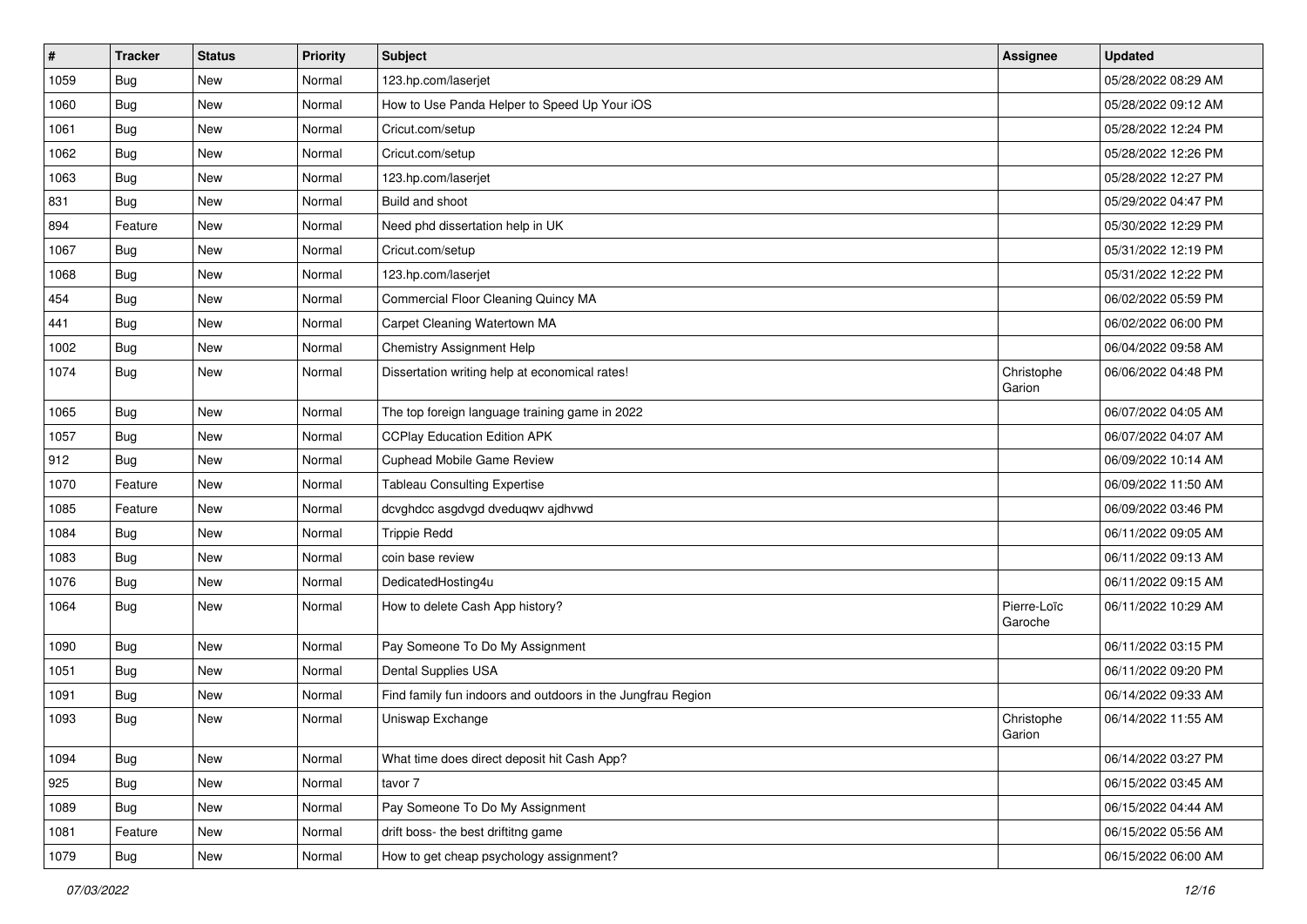| $\sharp$ | <b>Tracker</b> | <b>Status</b> | <b>Priority</b> | <b>Subject</b>                                                                      | Assignee               | <b>Updated</b>      |
|----------|----------------|---------------|-----------------|-------------------------------------------------------------------------------------|------------------------|---------------------|
| 1082     | Bug            | New           | Normal          | Reset chime bank password without phone number                                      |                        | 06/15/2022 11:56 AM |
| 1080     | Bug            | New           | Normal          | How to use Math Wallet   Nexo wallet   CoinTiger Exchange                           |                        | 06/15/2022 11:56 AM |
| 1078     | Bug            | New           | Normal          | What Bank Is Cash App On Plaid? Find Clarity And Assistance                         |                        | 06/15/2022 11:56 AM |
| 949      | Bug            | New           | Normal          | <b>Educational Games</b>                                                            |                        | 06/15/2022 09:11 PM |
| 918      | <b>Bug</b>     | New           | Normal          | Antivirus for IOS                                                                   |                        | 06/16/2022 10:36 PM |
| 339      | <b>Bug</b>     | New           | Normal          | Upholstery Cleaning Services in Norfolk VA                                          |                        | 06/17/2022 04:36 AM |
| 176      | Bug            | New           | Normal          | instant loan without documents                                                      |                        | 06/18/2022 01:43 PM |
| 895      | Bug            | New           | Normal          | Cash App Scams                                                                      |                        | 06/18/2022 02:36 PM |
| 860      | Bug            | New           | Normal          | pokemon guide                                                                       | Pierre-Loïc<br>Garoche | 06/18/2022 08:18 PM |
| 1088     | Bug            | New           | Normal          | Health And Fitness Tips 2022                                                        | Pierre-Loïc<br>Garoche | 06/20/2022 06:42 AM |
| 1092     | Bug            | New           | Normal          | Ellison Estate Vineyard                                                             |                        | 06/20/2022 12:03 PM |
| 1113     | Bug            | New           | Normal          | Press the button to control your car                                                |                        | 06/20/2022 12:09 PM |
| 1071     | Bug            | New           | Normal          | Cinema HD Review - Cinemahdv2.net                                                   |                        | 06/21/2022 06:54 PM |
| 1072     | Bug            | New           | Normal          | ij.start canon                                                                      |                        | 06/21/2022 06:56 PM |
| 249      | Bug            | New           | Normal          | Steps to Activate Cash App Card in Less then 2 Minutes - Get Information            | Pierre-Loïc<br>Garoche | 06/21/2022 07:52 PM |
| 1121     | Bug            | New           | Normal          | LustreC do not run                                                                  |                        | 06/22/2022 08:43 AM |
| 926      | Bug            | <b>New</b>    | Normal          | tavor 7                                                                             |                        | 06/22/2022 05:08 PM |
| 1122     | Bug            | New           | Normal          | Count the number of words on the Microsoft Word application in the phone            |                        | 06/23/2022 04:19 AM |
| 933      | Bug            | New           | Normal          | How Can I Watch Movies on My Mobile Phone                                           |                        | 06/24/2022 12:55 AM |
| 1123     | Bug            | New           | Normal          | Where To Watch FIFA World Cup 2022                                                  |                        | 06/24/2022 03:51 AM |
| 1124     | Bug            | New           | Normal          | Cookie clicker unblocked                                                            |                        | 06/24/2022 05:14 AM |
| 736      | Bug            | New           | Normal          | I Want to Edit in My Website (transfer-factor.net) Unfortunately, Unable to Edit It |                        | 06/24/2022 07:32 AM |
| 1125     | Bug            | New           | Normal          | What is Wordscapes?                                                                 |                        | 06/24/2022 09:05 AM |
| 1126     | Bug            | New           | Normal          | 1PLSD                                                                               |                        | 06/25/2022 09:36 AM |
| 641      | Bug            | New           | Normal          | Get Best Economics Dissertation Writing Service                                     |                        | 06/25/2022 10:04 AM |
| 1027     | Bug            | New           | Normal          | Word hurdle: Viral and Fun Online Game                                              |                        | 06/25/2022 06:13 PM |
| 1026     | Bug            | New           | Normal          | New Puzzle Game for All Age - Dordle                                                |                        | 06/25/2022 06:17 PM |
| 1025     | Bug            | New           | Normal          | how to change the logo in wordpress                                                 |                        | 06/25/2022 06:20 PM |
| 1024     | Bug            | New           | Normal          | How to choose the right broker                                                      |                        | 06/25/2022 06:23 PM |
| 731      | Bug            | New           | Normal          | Avail Of Cash App Customer Service If Unable To Down Cash App Mobile App?           |                        | 06/25/2022 08:36 PM |
| 979      | <b>Bug</b>     | New           | Normal          | Free Gas Cards for the Unemployed                                                   |                        | 06/25/2022 09:02 PM |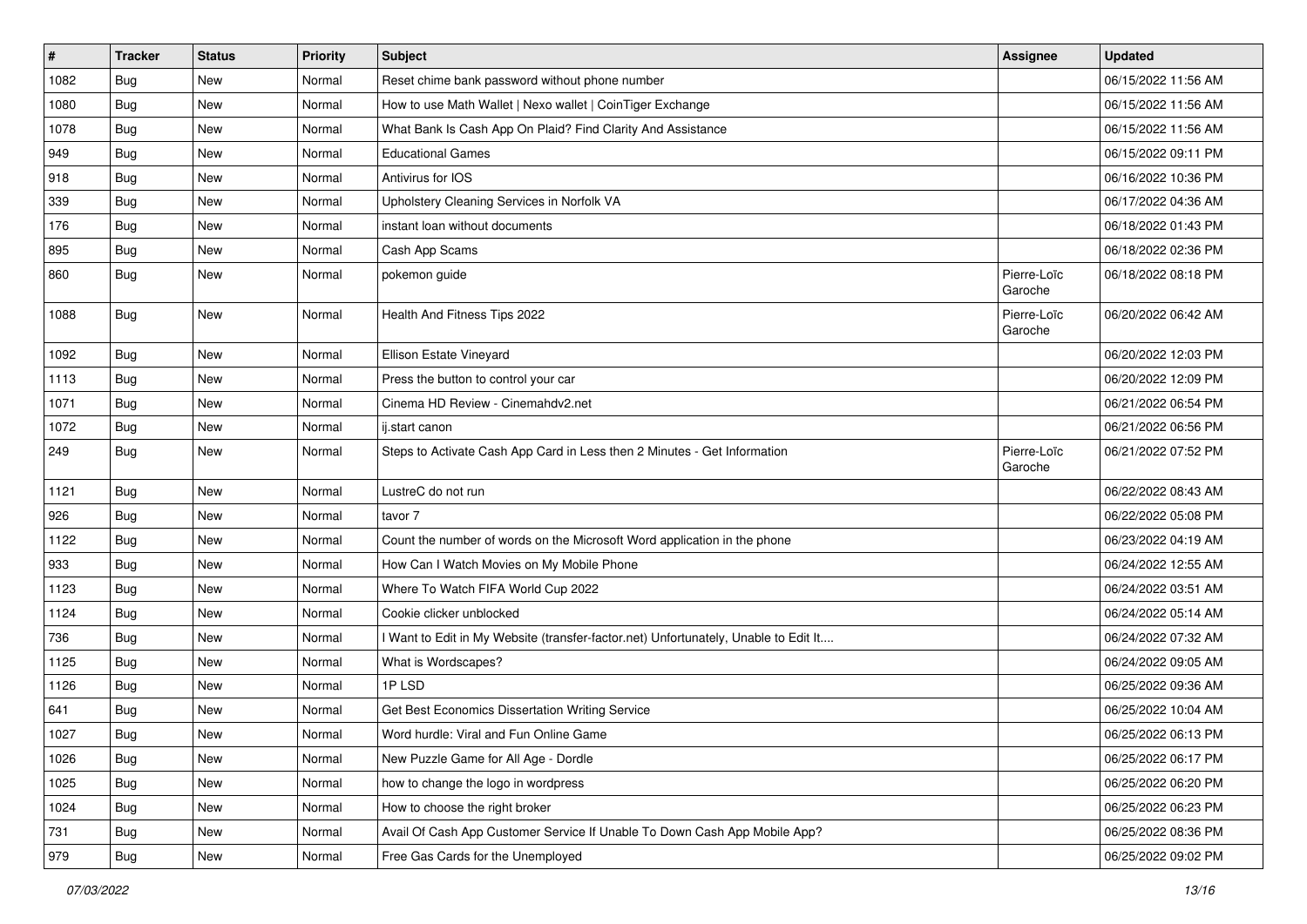| $\sharp$ | <b>Tracker</b> | <b>Status</b> | <b>Priority</b> | Subject                                                                        | Assignee               | <b>Updated</b>      |
|----------|----------------|---------------|-----------------|--------------------------------------------------------------------------------|------------------------|---------------------|
| 1103     | <b>Bug</b>     | New           | Normal          | Idle game fix bug                                                              |                        | 06/25/2022 09:08 PM |
| 1106     | Bug            | New           | Normal          | How Do I Get Cash App ++ Without Confronting Any Technical Glitches?           |                        | 06/25/2022 09:53 PM |
| 956      | Bug            | New           | Normal          | FNF Free Mods Online                                                           |                        | 06/25/2022 09:59 PM |
| 955      | Bug            | New           | Normal          | How Long Does Verification Take On Cash App If You Apply For The Verification? | Christophe<br>Garion   | 06/25/2022 10:50 PM |
| 742      | Bug            | New           | Normal          | How Long Does Cash App Support Take To Respond For A Better Support?           |                        | 06/25/2022 11:00 PM |
| 227      | Bug            | New           | Normal          | Cash App Help & Solutions - Here You Will Get Better Assistance                |                        | 06/25/2022 11:21 PM |
| 954      | Bug            | New           | Normal          | AZ Screen Recorder Mod                                                         |                        | 06/25/2022 11:24 PM |
| 968      | Feature        | New           | Normal          | watch nfl online free live streaming                                           |                        | 06/25/2022 11:52 PM |
| 630      | Bug            | New           | Normal          | How Can I Load Cash App Card at Walmart straight away?                         |                        | 06/26/2022 12:04 AM |
| 994      | Feature        | New           | Normal          | Cricut.com/setup                                                               |                        | 06/26/2022 02:00 AM |
| 741      | Bug            | New           | Normal          | <b>Blockchain Technology Solutions</b>                                         |                        | 06/26/2022 02:19 AM |
| 935      | Bug            | New           | Normal          | MovieBox Pro Apk - Watch Movies and TV Shows on Your Android Phone             |                        | 06/26/2022 04:11 AM |
| 829      | Bug            | New           | Normal          | Write My Dissertation For Me UK                                                | Pierre-Loïc<br>Garoche | 06/26/2022 04:13 AM |
| 310      | Bug            | New           | Normal          | Mattress Cleaning Services in Virginia Beach VA                                |                        | 06/26/2022 04:33 AM |
| 950      | Bug            | New           | Normal          | ij.start canon                                                                 |                        | 06/26/2022 04:35 AM |
| 946      | Bug            | New           | Normal          | What is Plex and Is Plex Legal?                                                |                        | 06/26/2022 05:23 AM |
| 198      | Bug            | New           | Normal          | DR. RECKEWEG R42 (HAEMOVENIN) (22ML)                                           |                        | 06/26/2022 05:31 AM |
| 990      | Bug            | New           | Normal          | Mushrooms                                                                      |                        | 06/26/2022 05:41 AM |
| 977      | Bug            | New           | Normal          | Fans of the Old Country will like this book.                                   |                        | 06/26/2022 05:54 AM |
| 728      | Bug            | New           | Normal          | Will Cash App refund money if scammed? Hitches With Optimum Ease               |                        | 06/26/2022 06:15 AM |
| 960      | Feature        | New           | Normal          | Zooming Instagram Picture In Full HD                                           | Pierre-Loïc<br>Garoche | 06/26/2022 07:18 AM |
| 964      | Bug            | New           | Normal          | Can I Fix Cash App Transfer Failed Issues By Adding Sufficient Funds?          |                        | 06/26/2022 07:21 AM |
| 1102     | Bug            | New           | Normal          | Charlottesville Travel Guide?                                                  |                        | 06/26/2022 07:44 AM |
| 963      | Feature        | New           | Normal          | Why I am not getting cool cash app card designs- call experts                  |                        | 06/26/2022 07:52 AM |
| 874      | Bug            | New           | Normal          | Cómo descargar Minecraft Apk                                                   |                        | 06/26/2022 08:01 AM |
| 747      | Bug            | New           | Normal          | How to Install Tyflex Plus on Your Android Device                              |                        | 06/26/2022 08:16 AM |
| 984      | Bug            | New           | Normal          | How to disable, permanently delete Twitter account on phone, PC                |                        | 06/26/2022 08:28 AM |
| 958      | Bug            | New           | Normal          | Avail Cash app support service to know Sutton bank cash app number             |                        | 06/26/2022 08:46 AM |
| 1109     | Feature        | New           | Normal          | Six Guns Mod Apk Answers Your Questions                                        | Christophe<br>Garion   | 06/26/2022 09:12 AM |
| 706      | Bug            | New           | Normal          | How Can You Cancel A Cash App Payment Without Any Prior Information?           |                        | 06/26/2022 09:13 AM |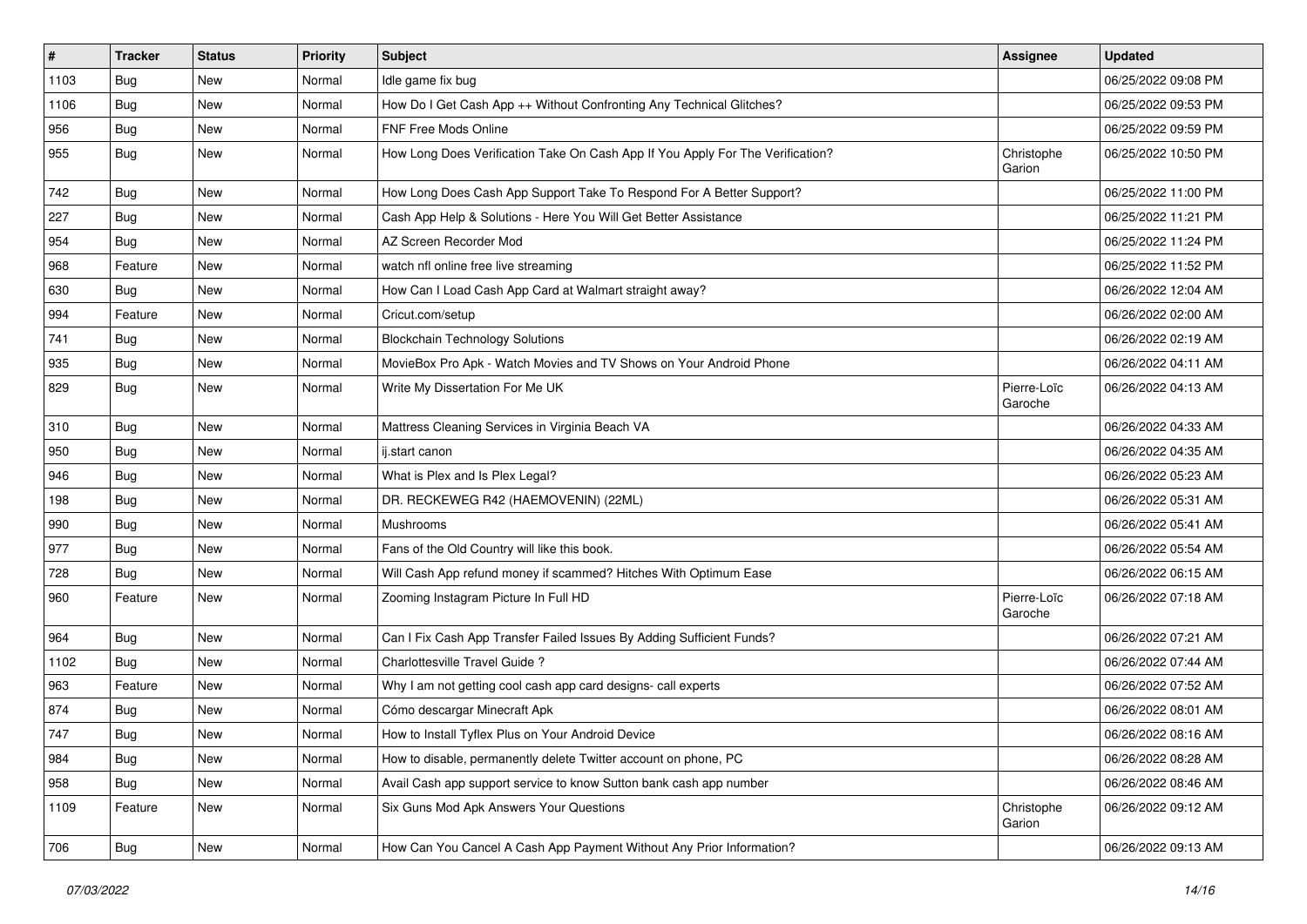| $\sharp$ | <b>Tracker</b> | <b>Status</b> | <b>Priority</b> | Subject                                                                    | Assignee             | <b>Updated</b>      |
|----------|----------------|---------------|-----------------|----------------------------------------------------------------------------|----------------------|---------------------|
| 989      | Bug            | New           | Normal          | Barewoods Wax Cigar                                                        |                      | 06/26/2022 09:19 AM |
| 993      | Bug            | New           | Normal          | IO Games Free Online                                                       |                      | 06/26/2022 09:41 AM |
| 967      | Feature        | New           | Normal          | stream live nfl games free online                                          |                      | 06/26/2022 10:09 AM |
| 952      | Bug            | New           | Normal          | Canon IJ Network Tool                                                      |                      | 06/26/2022 10:35 AM |
| 698      | Feature        | New           | Normal          | Connect with cash app representative to ask about cash app flip scam       |                      | 06/26/2022 11:24 AM |
| 1120     | Bug            | New           | Normal          | Summary of 5 best coloring apps on phones                                  |                      | 06/26/2022 11:32 AM |
| 941      | Bug            | New           | Normal          | is Disney Now and Disney Plus different?                                   |                      | 06/26/2022 12:10 PM |
| 749      | Bug            | New           | Normal          | The Best Bubble Shooter Game for Android                                   |                      | 06/26/2022 12:12 PM |
| 144      | Bug            | New           | Normal          | curly bob lace front wigs                                                  |                      | 06/26/2022 01:44 PM |
| 768      | Bug            | New           | Normal          | Where can you buy best jackets online?                                     |                      | 06/26/2022 01:50 PM |
| 754      | Bug            | New           | Normal          | Cómo descargar tonos gratis de teléfono celular                            |                      | 06/26/2022 01:56 PM |
| 961      | Bug            | New           | Normal          | TeaTv is an Android                                                        |                      | 06/26/2022 02:02 PM |
| 732      | Bug            | <b>New</b>    | Normal          | Get rectifications steps about why cash app transfer failed                |                      | 06/26/2022 03:28 PM |
| 631      | Bug            | New           | Normal          | How Can I Load Cash App Card at Walmart straight away?                     |                      | 06/26/2022 04:07 PM |
| 1097     | Bug            | New           | Normal          | Race and experience new life.                                              |                      | 06/26/2022 04:22 PM |
| 750      | Bug            | New           | Normal          | Create a Report Template                                                   |                      | 06/26/2022 04:27 PM |
| 940      | Bug            | New           | Normal          | What is Plex and Is Plex Legal?                                            |                      | 06/26/2022 04:50 PM |
| 535      | Bug            | New           | Normal          | Getting Tangled Problems When You Try To Apply For Cash App Delete Account | Christophe<br>Garion | 06/26/2022 04:51 PM |
| 220      | Feature        | New           | Normal          | essay writing services                                                     |                      | 06/26/2022 04:55 PM |
| 1098     | Bug            | <b>New</b>    | Normal          | Life of a Fisherman                                                        |                      | 06/26/2022 05:16 PM |
| 974      | Bug            | New           | Normal          | Watch NCAA Football Live Streaming Free                                    |                      | 06/26/2022 05:33 PM |
| 730      | Bug            | <b>New</b>    | Normal          | Canon IJ Network Tool                                                      |                      | 06/26/2022 05:51 PM |
| 1096     | Bug            | New           | Normal          | Race and experience new life.                                              |                      | 06/26/2022 06:07 PM |
| 825      | Bug            | New           | Normal          | Lucky Patcher Download                                                     |                      | 06/26/2022 06:09 PM |
| 585      | Bug            | New           | Normal          | What is cash app help number?                                              |                      | 06/26/2022 06:21 PM |
| 1108     | Bug            | New           | Normal          | Six Guns Mod Apk Answers Your Questions                                    |                      | 06/26/2022 06:26 PM |
| 795      | Bug            | New           | Normal          | Drift Boss - Exciting Race                                                 |                      | 06/26/2022 06:32 PM |
| 752      | <b>Bug</b>     | New           | Normal          | Plagerism checker                                                          |                      | 06/26/2022 06:33 PM |
| 1104     | Bug            | New           | Normal          | Idle game fix bug                                                          |                      | 06/26/2022 06:52 PM |
| 970      | Bug            | New           | Normal          | The Amount Of Time Does Cash App Direct Deposit Time Take?                 |                      | 06/26/2022 07:32 PM |
| 302      | Bug            | New           | Normal          | Auto Electrical Repair Services in Norcross GA                             |                      | 06/26/2022 07:49 PM |
| 938      | <b>Bug</b>     | New           | Normal          | Would you like to have your own ringtone                                   | Christophe<br>Garion | 06/26/2022 09:54 PM |